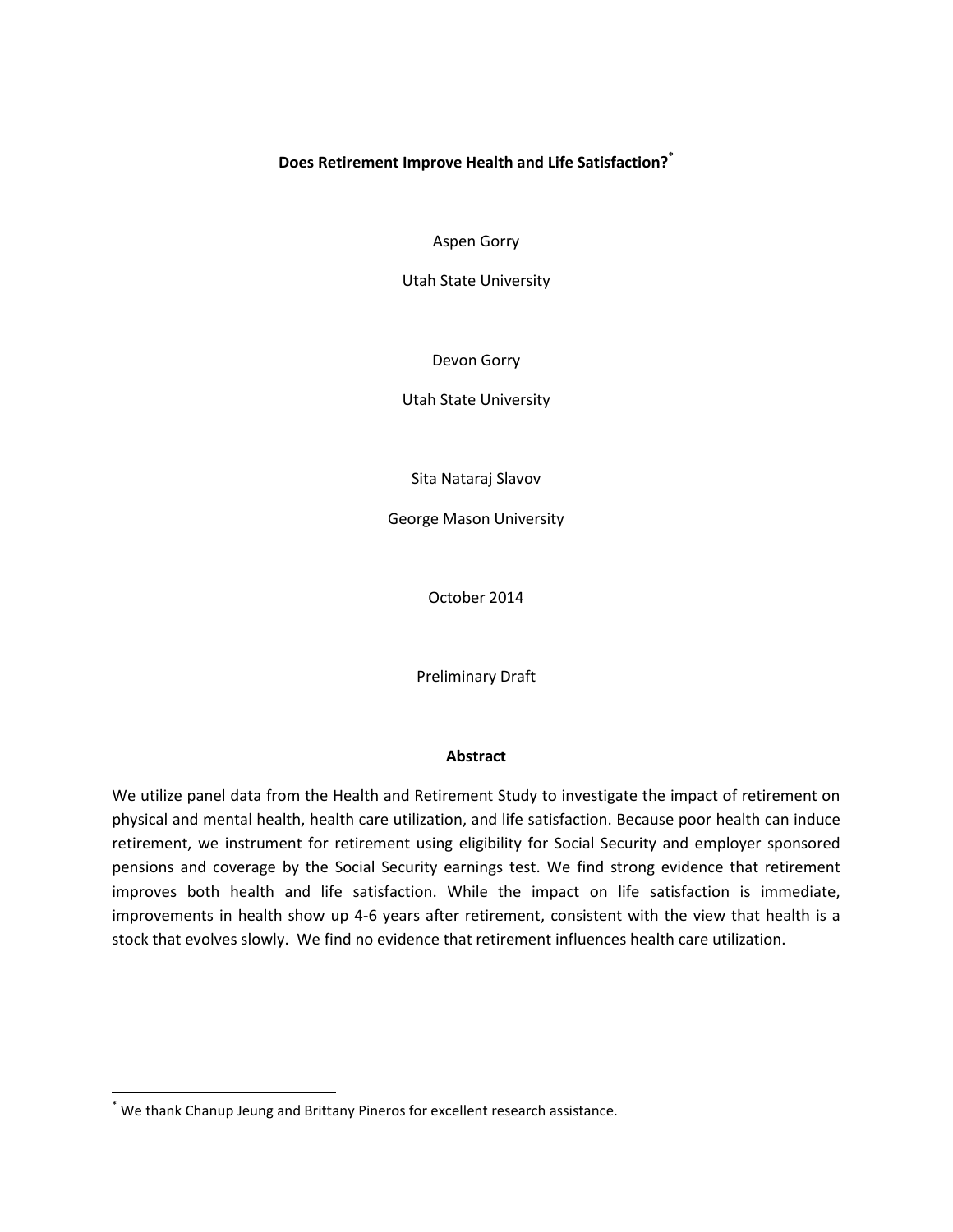#### **I. Introduction**

 $\overline{\phantom{a}}$ 

Life expectancy has improved dramatically over the past half century. Conditional on turning 65, men and women born in 1940 could expect to live for an additional 12.7 and 14.7 years, on average. In contrast, men and women born in 1990 can expect to live an additional 16.1 and 19.5 years, respectively.<sup>1</sup> Since working lives have not kept pace with this increase in life expectancy, the length of retirement has increased (see, e.g., Cushing-Daniels and Steuerle (2009); Milligan and Wise (2012)). This fact, combined with impending budget shortfalls in entitlement programs, has lead policymakers to increase the normal retirement age for collecting some retirement benefits and created interest in policies that further extend working lives. Such policies are fiscally attractive as longer working lives can both reduce benefits and increase tax revenue. Beyond their impact on revenue, such policies also affect individual health and well-being, and as a result they may have additional fiscal and individual impacts.

To fully evaluate the welfare and budgetary consequences of such policies, it is important to understand these effects. For example, if retirement worsens health and this worsening of health is associated with increased health care utilization, then policies that prolong working lives may improve Medicare's finances. Likewise, if retirement causes an increase in well-being, then policies that promote delayed retirement to shore up the fiscal budget may have unexpected hidden costs. To this end, this paper studies the effect of retirement on the health and well-being of individuals as well as on their health care utilization, with the latter allowing us to assess the impact of retirement on public health care expenditures.

There are a number of channels through which retirement might affect health and well-being.<sup>2</sup> Some of these channels suggest that retirement could have negative effects on health. For instance, health can be viewed as an investment good for the individual that serves as an input into their market

<sup>1</sup> These data come from Table V.A4 of the 2014 Social Security Trustees report, available at [http://www.ssa.gov/oact/tr/2014/lr5a4.html.](http://www.ssa.gov/oact/tr/2014/lr5a4.html)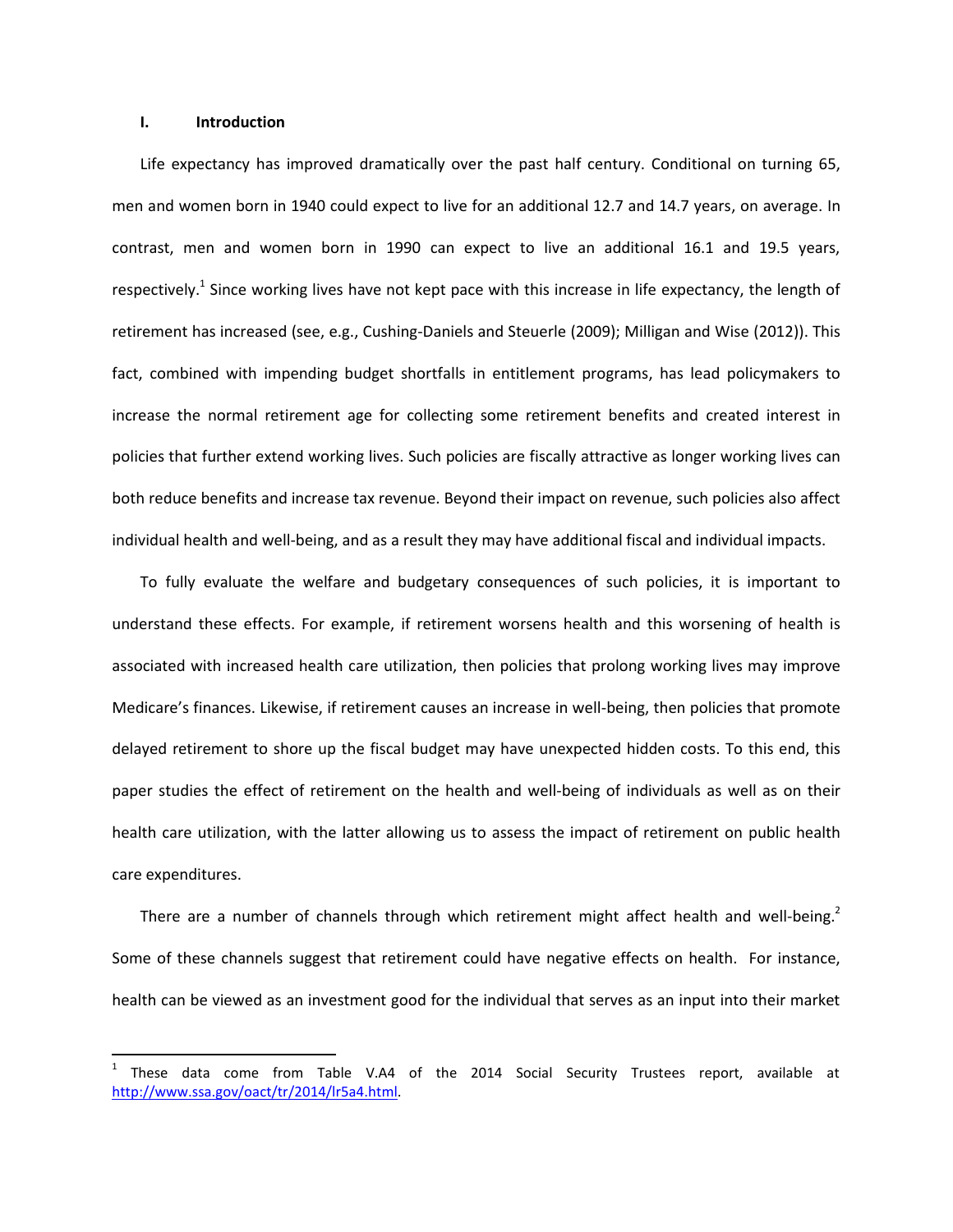output (Grossman (1972)). With such an interpretation, retirement may reduce investment in health because these investments no longer affect wages once individuals are retired. In addition, involuntary retirement may be associated with a negative income shock, which can reduce well-being and the ability to invest in health. Retirement can also lead to social isolation and a diminished sense of purpose (Bradford (1979)), which may worsen health and subjective well-being. On the other hand, several avenues suggest a positive relationship between retirement and health outcomes. Retirement may increase investment in health as retired individuals have a lower marginal value of time, making health investment less costly. Retirement also increases leisure, which may reduce physical and mental stress, improving both subjective well-being and health. $^3$ 

Likewise, the effect of retirement on health spending is also ambiguous, not only because it depends on health status but also because health care spending may be an input into health outcomes. Improved health in retirement may reduce health care utilization. On the other hand, if the improvement in health is the result of increased investment in health, then health care utilization could increase. Similarly, a worsening of health during retirement may be associated with either increases or decreases in health care utilization over one's life cycle.

Early studies on the relationship between retirement and health often find a negative correlation (see, for instance, Dave et al (2008)). However, the main problem in studying the relationship between retirement and health or life satisfaction is that retirement decisions are endogenous. In particular a number of studies have shown that health shocks influence retirement decisions (e.g., Dwyer and Mitchell (1999)). Individuals who experience negative shocks to health or life satisfaction disproportionately select into retirement. Indeed, we find that retirement is correlated with negative health outcomes in simple OLS specifications that do not control for endogeneity. In addition, anticipated health changes due to retirement are likely to be factored into the individual's optimal

l

 $3$  See Coe and Lindeboom (2008) for a more detailed theoretical discussion of the interactions between health and retirement.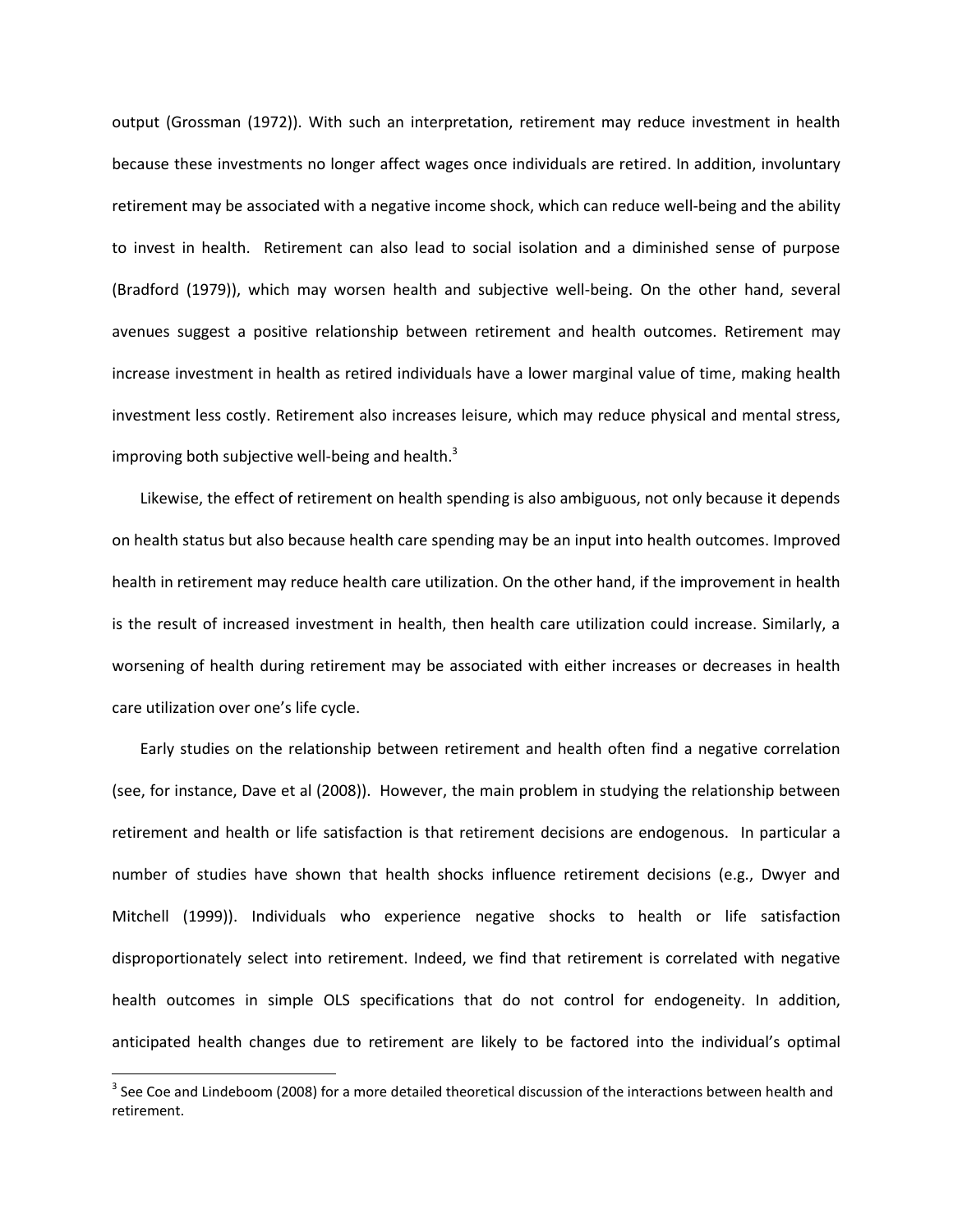choice of retirement date.<sup>4</sup> We address this endogeneity with panel data from the Health and Retirement Study (HRS) by instrumenting for retirement using age-based variation in eligibility for Social Security early and normal retirement benefits, applicability of the Social Security earnings test, and eligibility for early and normal retirement benefits in an employer sponsored pension. These age based retirement eligibility instruments should not be directly correlated with health except through their effect on retirement behavior, as we would not expect discrete jumps in health status at these ages beyond what is controlled for with age trends.

Our model is specified to allow us to study post-retirement dynamics of health and well-being. This is important for studying both health and subjective well-being. Objective health indicators such as mobility restrictions and diagnosed conditions are stock variables that move slowly over time as investments in health change. In addition, a number of studies have demonstrated that subjective wellbeing tends to return to a baseline level after a life change (Clark et al (2008); Oswald and Powdthavee (2008); Frederick and Lowenstein (1999); Lykken and Tellegen (1996)). By studying dynamic changes in panel data after retirement, we are able to detect changes in the stock of health and differentiate between short-term and long-term effects that would be obscured by only focusing on contemporaneous changes in work status.

In addition to studying the impacts on health and well-being measures, we also examine health care utilization measures. Changes in health and well-being upon retirement can directly influence health care utilization and therefore health care costs. While past studies have focused on only changes in health to assess likely changes in costs to the retirement system, we are able to use data from the HRS to assess these costs directly. Estimating these changes are important for understanding how retirement policy may affect public health care expenditures.

 $<sup>4</sup>$  See Coe and Lindeboom (2008).</sup>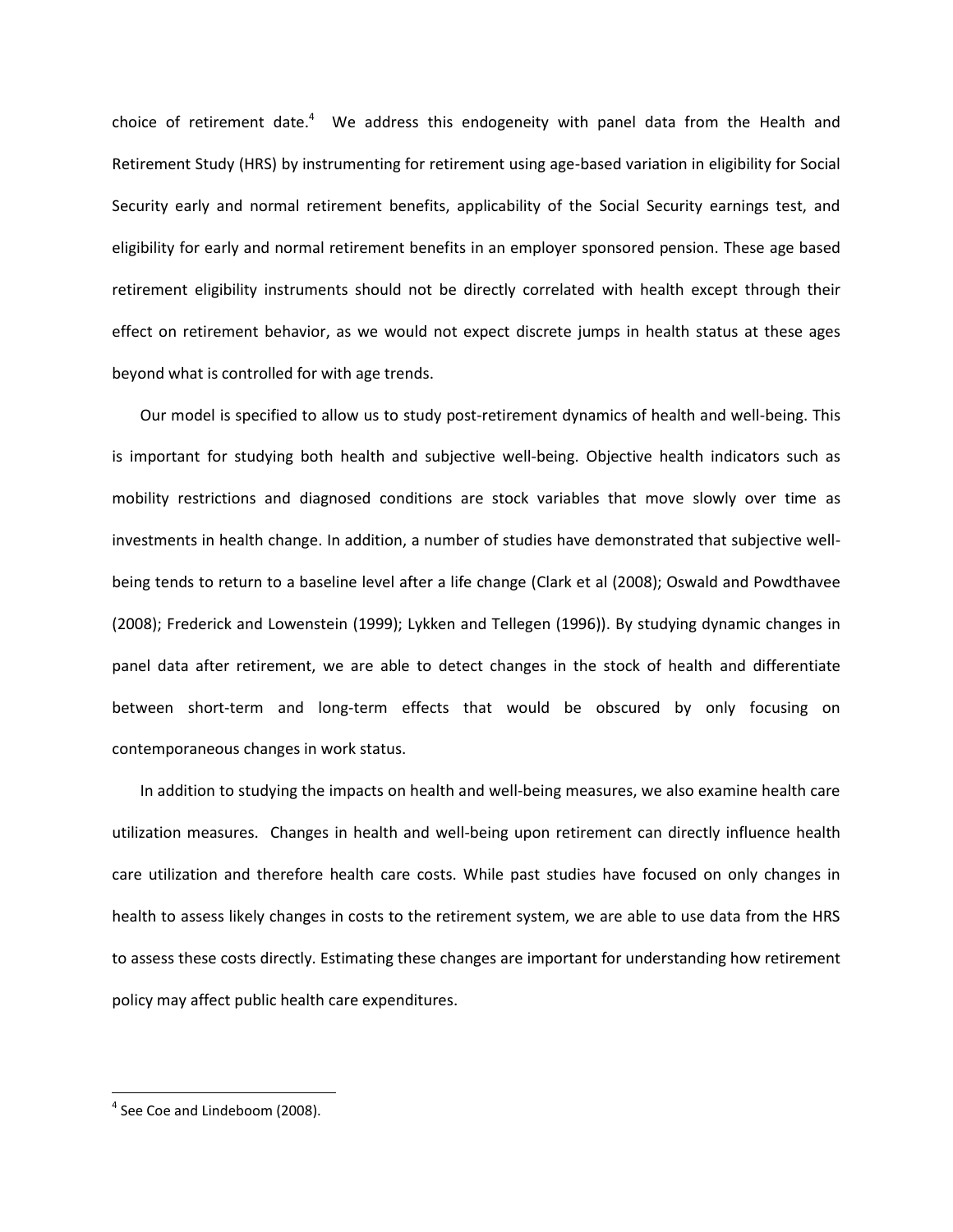Our instrumental variables estimates show that retirement improves both health and life satisfaction. The improvements in life satisfaction are immediate, while the improvements in health show up 4 or more years past retirement. The delayed health impact is not surprising considering that health is a stock variable that evolves slowly over time. Because we are able to analyze several years out from retirement, we are able to pick up improvements in concrete health measures that have not been shown in past studies. Moreover, because our estimates show no effects of retirement on health care utilization, these health gains are not being driven by increased use of the medical system. In fact, we find that retirement is associated with a short-run decline in prescription drug use.

The remainder of this paper is organized as follows. Section 2 reviews the prior literature on this topic. Section 3 describes the data and methodology. Section 4 presents the results. Section 5 concludes.

### **II. Previous Literature**

 $\overline{a}$ 

Many studies have examined the impact of full or partial retirement on health and well-being, with mixed results.<sup>5</sup> However, only a subset of these studies attempt to carefully account for the fact that, even after controlling for observables, retirement is endogenous. The studies that attempt to correct for this endogeneity have taken a variety of approaches. Avorn and Soumerai (1983) perform a small randomized trial. Other studies have used more broadly representative panel data, which allows the use of individual fixed effects (Kerkhofs et al. 1997, 1999), or fixed effects augmented by conditioning on good initial health (Dave et al. 2008). While this approach controls for unobservable, time-invariant health factors that may influence future health shocks and retirement, it does not account for unexpected health shocks that induce retirement. Another set of studies uses instrumental variables to

<sup>&</sup>lt;sup>5</sup> A partial list includes Börsch-Supan and Jürges (2006); Calvo (2006); Kim and Feldman (2000); Gill et al. (2006); Shepherd (2010); Warr et al. (2004); Mein et al. (2003); Midanik et al. (1995); Tuomi et al. (1991); Avorn and Soumerai (1983); Kerkhofs et al. (1997, 1999); Dave et al. (2008); Neuman (2008); Charles (2004); Coe et al. (2012); and Becchetti et al. (2012).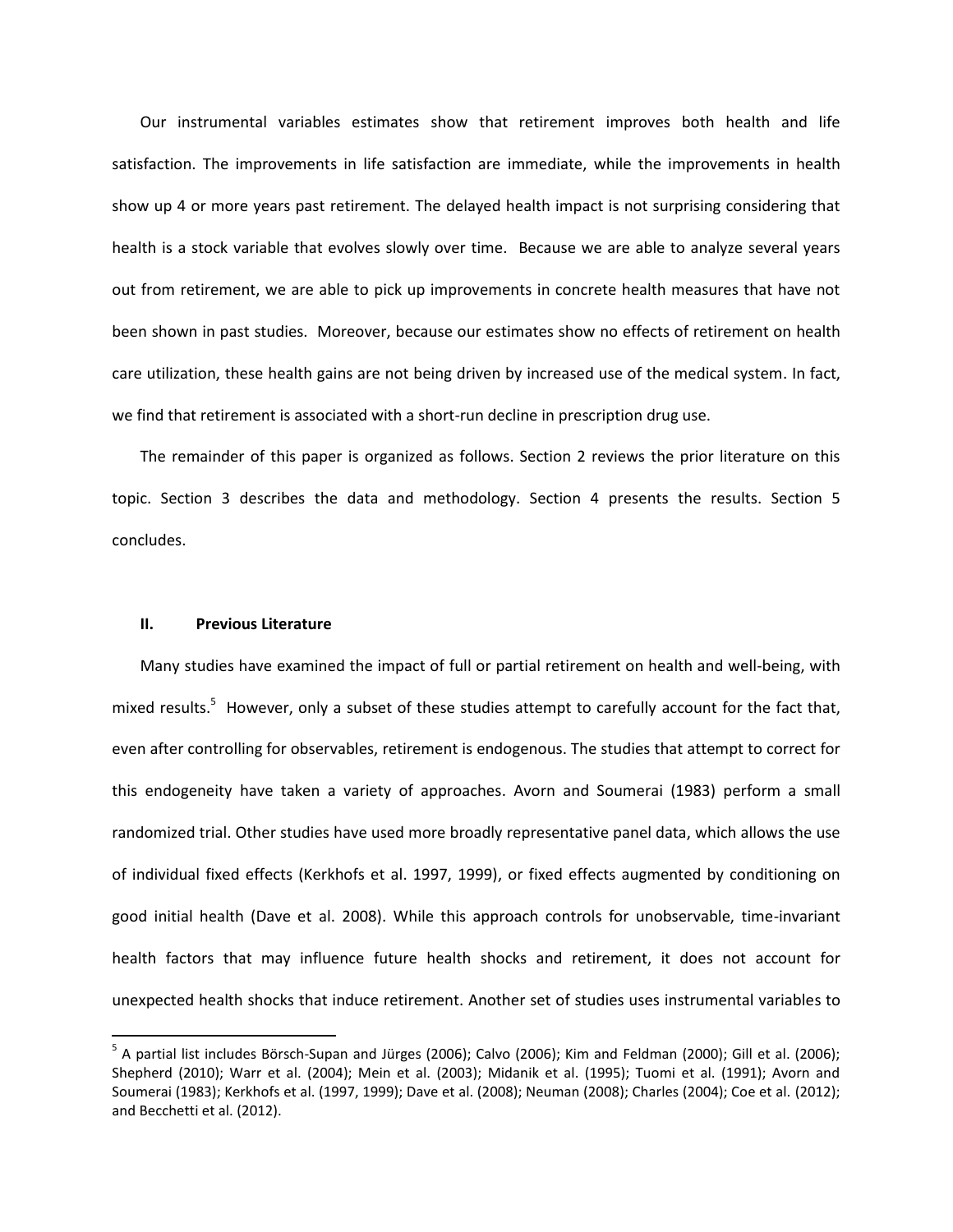assess causality (Becchetti et al. (2012); Neuman (2008); Charles (2004); Coe et al. (2012); Coe and Zamorro (2011); Bound and Waidmann (2007); Coe and Lindeboom (2008); Rohwedder and Willis (2010); Horner (2014); Behncke (2012)). Instruments that have been used for retirement include agespecific retirement probabilities (Becchetti et al. (2012)), age-based retirement incentives in public and private pensions (Coe and Zamorro (2011); Bound and Waidmann (2007); Horner (2014); Neuman (2008); Rohwedder and Willis (2010); Charles (2004); Behncke (2012)), changes in earnings test rules (Charles (2004)), and early retirement offers (Coe et al. (2012); Coe and Lindeboom (2008)). These instrumental variables studies consider a wide range of health and well-being outcomes, including life satisfaction ratings, physical health, and mental health.

Our work is most closely related to the instrumental variable studies. Despite using similar methodology, these studies' findings on the effects of retirement on health and well-being remain mixed. Of these papers, Neuman (2008), Charles (2004), Coe et al. (2012), Bound and Waidmann (2007), Coe and Lindeboom (2008), Bonsang et al. (2012), and Rohwedder and Willis (2010) focus on the U.S. using HRS data. Coe et al. (2012), Rohwedder and Willis (2010), and Bonsang et al. (2012) focus on the impact of retirement on cognitive function; Coe et al. find that retirement has no statistically significant impact on cognitive function, while the other two studies find that it is associated with declines in cognitive function. Charles (2004) focuses on the effect of retirement on two indicators for mental health and finds that retirement improves both indicators once endogeneity is properly accounted for. Neuman (2008) finds that retirement improves individuals' subjective assessment of their health, but not objective health measures like indices for specific functional limitations and score on a depression scale. In contrast to our results, Coe and Lindeboom (2008) find that retirement has a positive impact on reported health indicators in the short run, but has insignificant effects in the long run. This result holds for blue collar and white collar workers, as well as workers with different levels of education. Coe and Zamorro (2011) study several European countries and find that retirement improves long-run health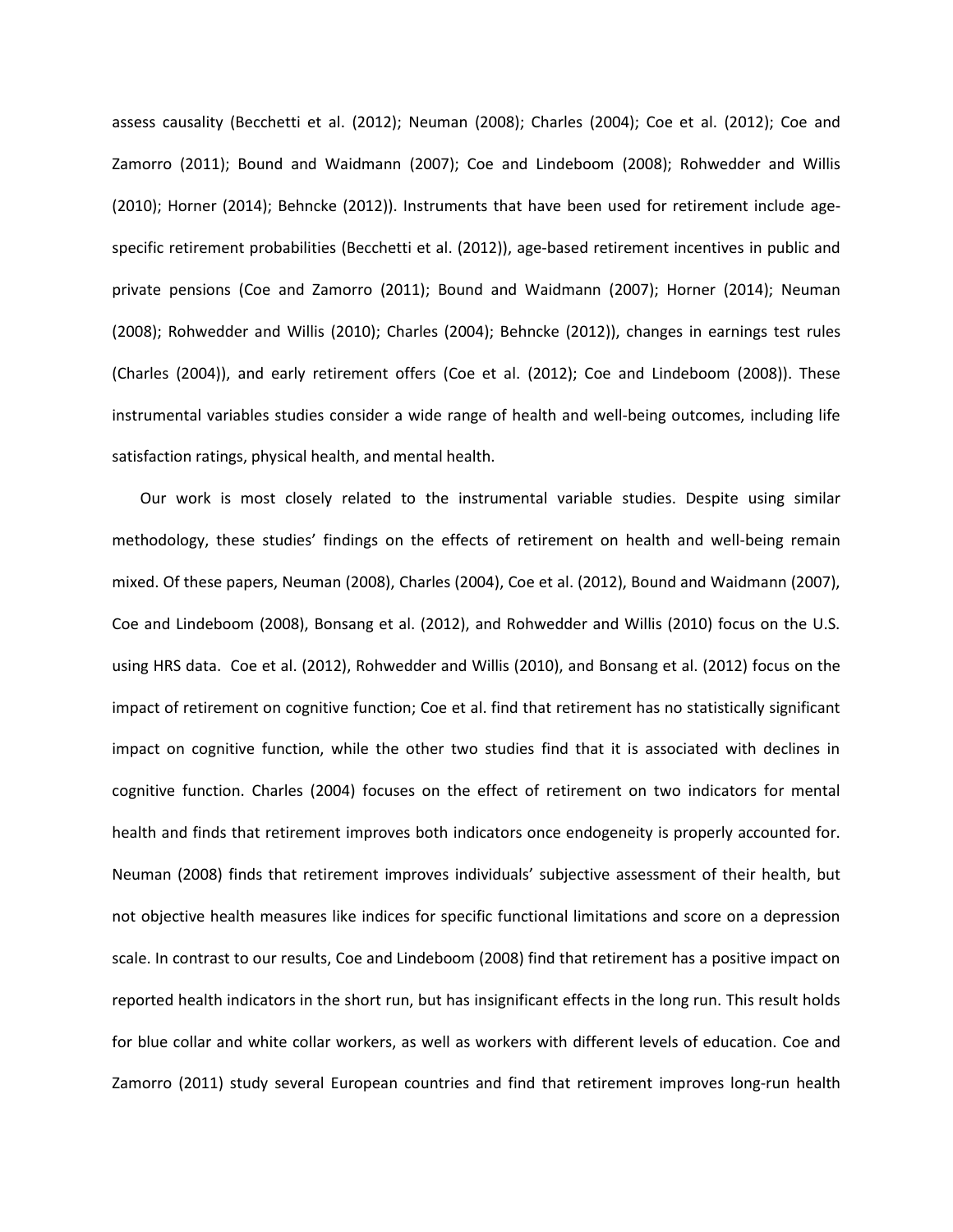outcomes. In contrast to these findings, Behnke (2012) uses both non-parametric matching and instrumental variable specifications to find that retirement increases the risk of being diagnosed with a chronic condition and worsens self-assessed health in the United Kingdom. Horner (2014) and Becchetti et al. (2012) find that retirement improves subjective well-being among older Europeans, though Horner finds that life satisfaction tends to return to baseline a few years after retirement.

Our paper extends and updates the results of Coe and Lindboom (2008), Charles (2004), and Neuman (2008). Relative to these papers, we consider additional measures of health and life satisfaction indicators that were added to the HRS in 2004. Moreover, we directly assess the effects on health care utilization to better understand the effect of retirement on health care costs. To our knowledge we are the first to directly study the impact of retirement on health care utilization, which is arguably the most important factor in estimating the fiscal impact arising from the link between retirement and health. We also perform a detailed analysis of the dynamics of post-retirement health and well-being by estimating the impact of retirement immediately after retirement, in the 2-4 years following retirement, and in the 4 or more years following retirement. Our approach to estimating dynamic effects on health and wellbeing differs from Coe and Lindboom (2008) in several ways. First, we consider life satisfaction and health care utilization in addition to health. Second, we assess how retirement generates changes in individual well-being by estimating a fixed effects model. Fixed effects provide an additional control for time invariant endogeneity. Finally, our larger sample size (with additional years of the HRS) allows us to estimate the impact of retirement more precisely and to study dynamic effects over a longer time horizon. Thus, we often find statistically significant effects where Coe and Lindboom (2008) did not for objective measures of long-run health outcomes. Moreover, we find that the health benefits are not driven by increased utilization of the health care system.

#### **III. Data and Methodology**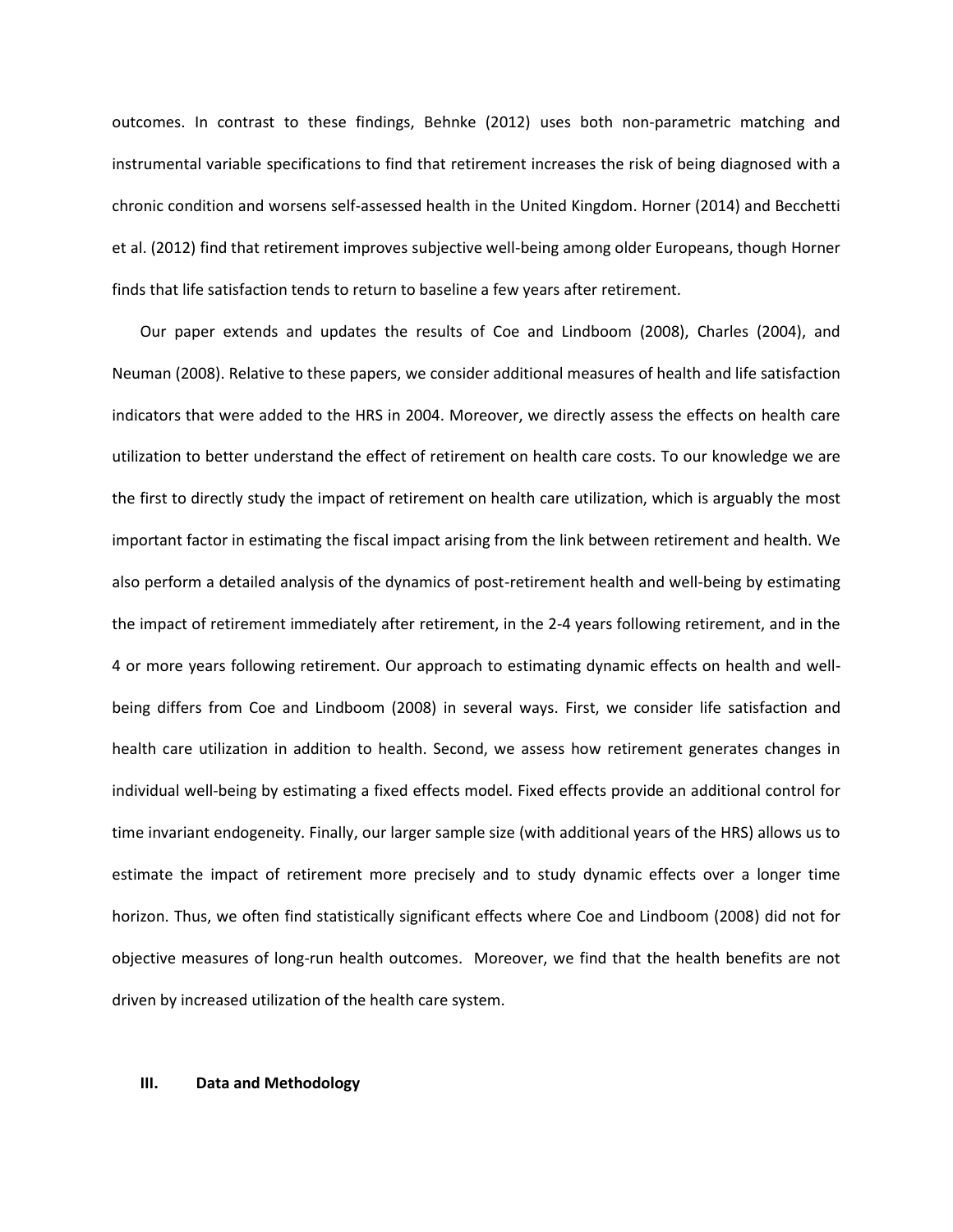We use data from the Health and Retirement Study (HRS), a biennial survey constructed to be representative of Americans over the age of 50. The HRS spans the period between 1992 and 2010. The survey began with an initial cohort of individuals and their spouses in 1992, and subsequent cohorts were added in 1998 and 2004 to keep the sample representative of the target population. We keep the original HRS cohort, which entered the sample in 1992, the Children of the Depression and War Babies cohorts, which entered the sample in 1998, and the Early Baby Boomer cohort, which entered the sample in 2004. Most of the variables used in our analysis come from the RAND version of the HRS, a cleaned dataset containing a subset of variables from the raw survey. However, the life satisfaction variables and the retirement ages for DB pension plans are merged in from the raw HRS. All of our analysis is performed at the person-wave level and utilizes the respondent-level weights provided in the RAND dataset.

The HRS includes several summary measures of physical and mental health, which are updated for respondents in each wave. The first health measure we use is a self-reported health status, ranging from 1 (excellent health) to 5 (poor health). While such self-reported health measures can be problematic to measure with surveys given potential reporting bias, they have an advantage of providing a measure of overall health and have been shown to be correlated with mortality (see the discussion in Coe and Zamarro (2011)). The second is an index containing the number of major health conditions that the respondent has ever had out of a possible eight, including high blood pressure, diabetes, cancer, chronic lung disease, heart problems, stroke, psychiatric problems, and arthritis. The third is a summary measure of mental health based on the Center for Epidemiologic Studies Depression (CESD) scale. It is the sum of five indicators of negative sentiments during the past week, minus the sum of two indicators of positive sentiments during the past week. The negative sentiments include feeling depressed, feeling that everything is an effort, experiencing restless sleep, feeling alone, feeling sad, and being unable to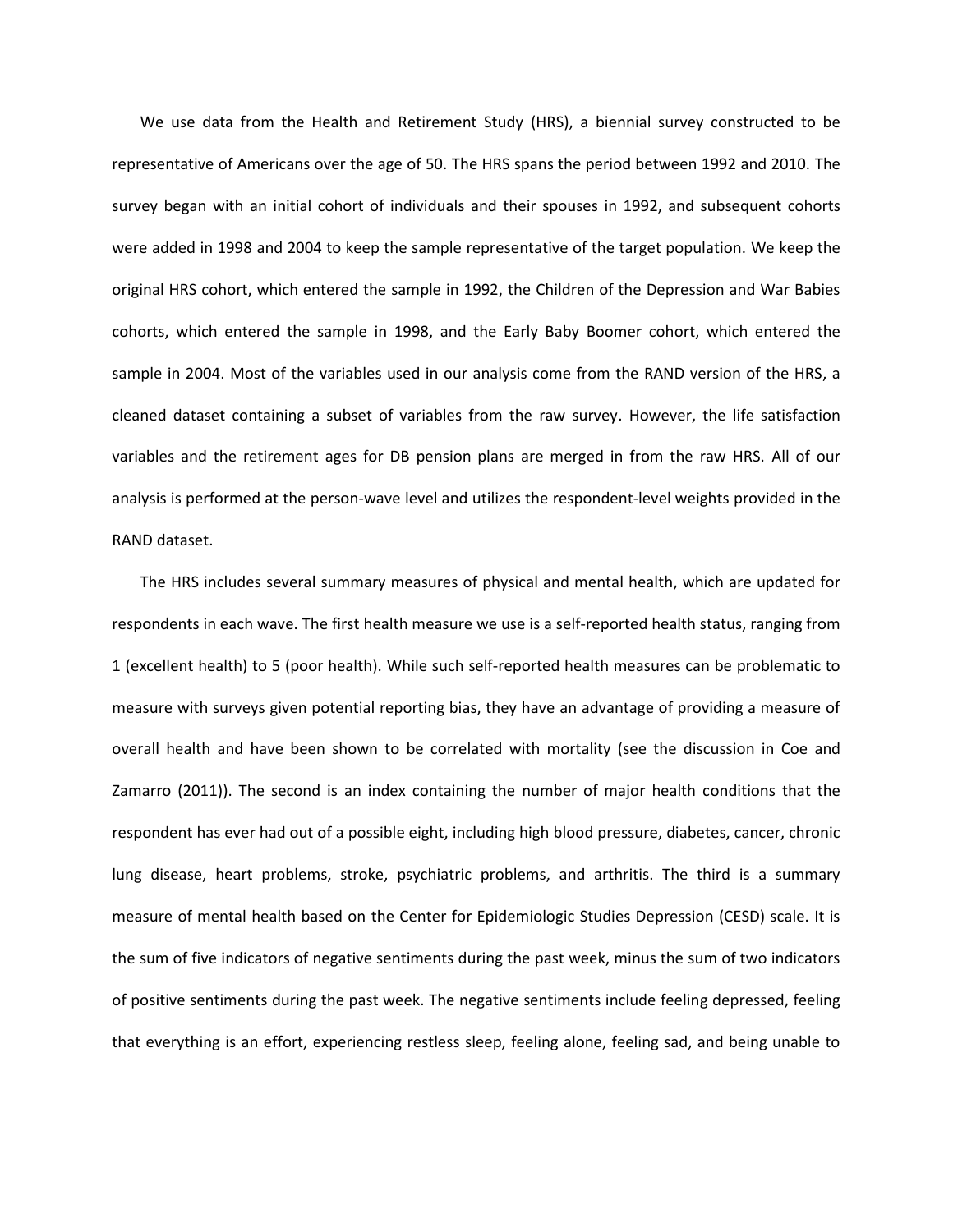get going. The positive sentiments include feeling happy and enjoying life. The final measure we use is an indicator for whether the respondent is obese (body mass index above 30).

In addition to the summary health measures, the HRS includes several measures of functional limitations. The first of these is the number of activities of daily living (ADLs) with which the respondent has difficulty. The ADLs included in the index include bathing, dressing, eating, getting in and out of bed, and walking across a room. The second is the number of instrumental activities of daily living (IADLs) with which the respondent has difficulty. IADLs include managing money, using the phone, and taking medications. The third is the number of mobility limitations the respondent faces, including difficulty with walking one block, walking several blocks, walking across a room, climbing one flight of stairs, and climbing several flights of stairs. The fourth measure is an index of large muscle limitations, with one point added to the index for difficulty with each of the following activities: sitting for two hours, getting up from a chair, stooping, kneeling or crouching, and pushing or pulling large objects. Fifth, an index of fine motor activity limitations adds one point for difficulty with each of the following tasks: picking up a dime, eating, and dressing. Finally, a gross motor activity limitation index adds one point for difficulty with each of the following: walking one block, walking across a room, climbing one flight of stairs, getting in or out of bed, and bathing.

Health care utilization variables include the number of hospital nights, nursing home nights, and doctor visits; indicators for whether the respondent used home care or prescription drugs; and the respondent's self-reported out-of-pocket health care spending. All utilization variables are measured since the previous interview or in the past two years if the respondent was not included in the previous wave.

Starting in 2004 (wave 7), respondents were asked a series of questions about life satisfaction. Studies show that reports of subjective well-being are correlated with objective physiological and psychological measures. Moreover, they are correlated with changes in circumstances and can impact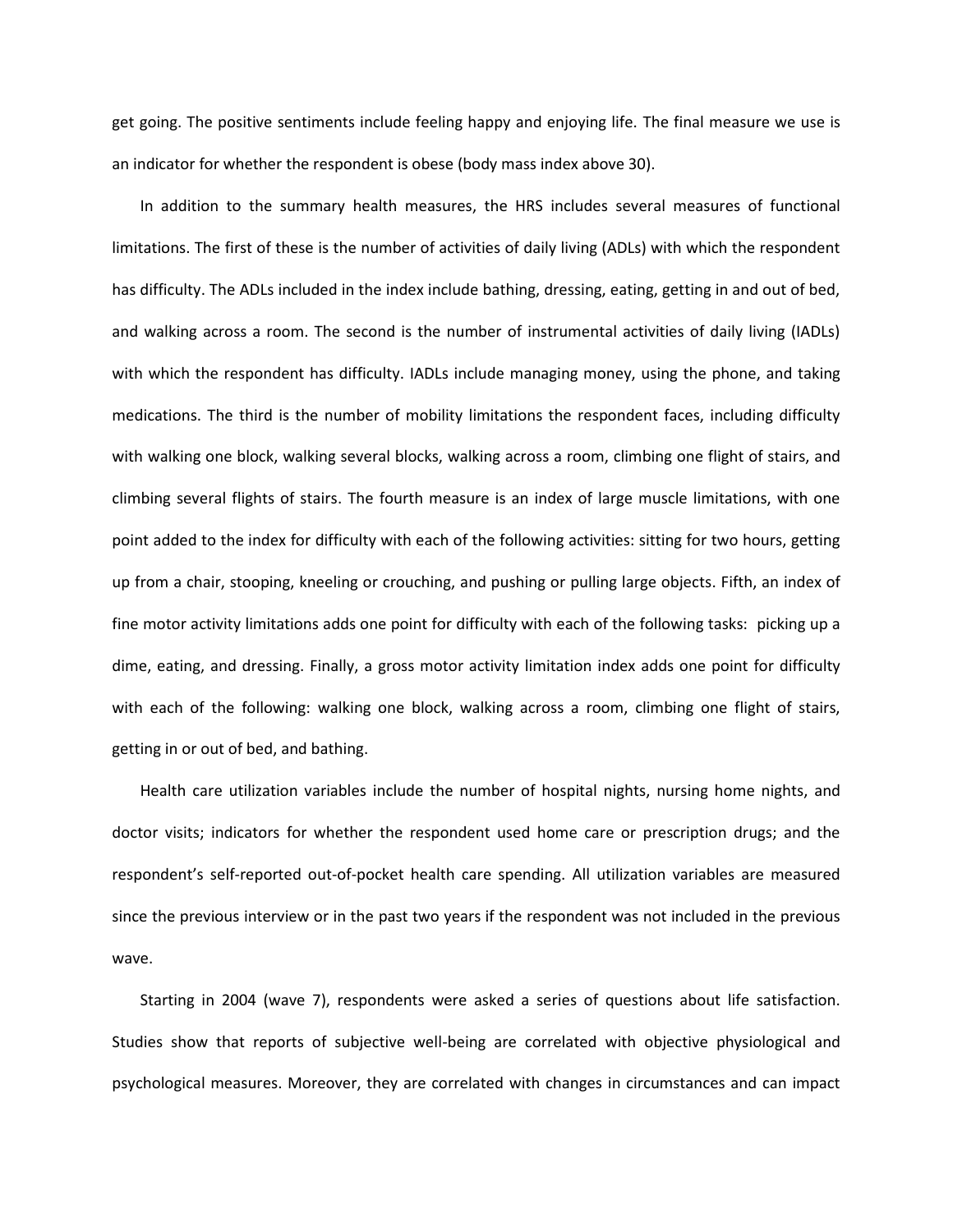future decisions. While these measures can be affected by short-term contexts or mood, these fluctuations should average out and only add noise that makes significant findings less likely.<sup>6</sup> In the HRS, respondents are asked to rate their agreement with the following statements:

- "In most ways my life is close to ideal."
- "The conditions of my life are excellent."
- "I am satisfied with my life."

 $\overline{a}$ 

- "So far, I have gotten the important things I want in life."
- "If I could live my life again, I would change almost nothing."

In each case, the scale ranges from 1 (strongly disagree) to 7 (strongly agree).<sup>7</sup> To impute life satisfaction scores for earlier waves, we regress each life satisfaction measure on the individual components of the CESD index, a set of dummies for self-reported health, body mass index and its square, the health care utilization measures, indicators for Medicare and other health insurance coverage, the components of the major health condition index, a set of dummies for each functional limitation index, and dummies for education, race, age, marital status, and gender.<sup>8</sup> We substitute the predicted values of the satisfaction variables whenever they are missing.

It is important to define retirement carefully when investigating the impact of retirement on these measures of health and well-being. We require that individuals are not working and consider themselves retired. In the HRS, we select a sample of individuals who report at least 20 years of work experience in the wave in which their cohort first entered the survey (hereafter referred to as the baseline wave). $9$ Thus, our analysis excludes career homemakers, for whom retirement status might not be very meaningful. In each wave, the RAND HRS classifies individuals as either working full-time, working part-

 $^6$  See Kahneman and Krueger (2006) for a more detailed overview of life satisfaction measures.

 $^7$  In wave 7 alone, this scale is reversed. However, we recode the wave 7 satisfaction variables to make them consistent with the other waves.

 $^8$  For the imputations, we use all available observations on the four cohorts included in the analysis, not just the ones that were retained for the main regressions.

 $9$  We drop individuals who did not respond, or who responded via proxy, in the baseline wave.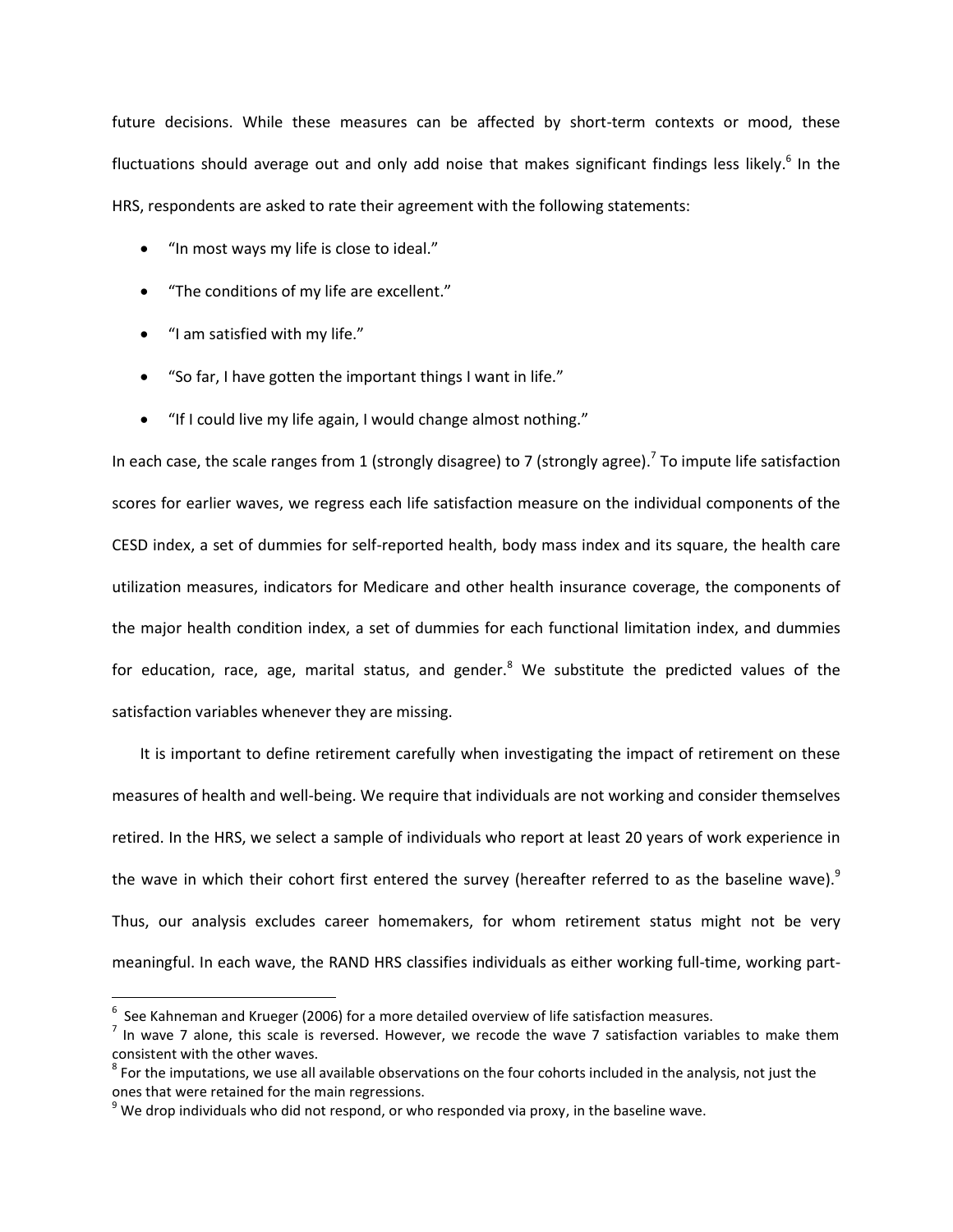time, partially retired, disabled, unemployed or not in the labor force. Individuals who are not working are classified as unemployed if they state that they are looking for work; retired if they are not looking for work and mention retirement; disabled if they are not looking for work, do not mention retirement, and indicate that they are disabled; and not in the labor force otherwise. Individuals who are working part time but mention being retired are classified as partly retired. We define retirement as a transition from any non-retirement status (working full- or part-time, or being unemployed) to full or partial retirement. We drop from the sample individuals who are disabled or out of the labor force in any wave, whose labor force status is missing in any wave, who are already retired in the baseline wave, who are never observed to retire, and who shift from retirement to non-retirement at any point. We also exclude all baseline wave observations from the analysis.

To capture the average effect of retirement, we run regressions in which the key independent variable is a dummy for retired status. Since we are interested in the dynamics of health after retirement we also estimate specifications in which the post-retirement period is divided into three periods, represented by a set of indicator variables. The first period, is the first wave of the survey in which a person is retired, and it indicates that the individual has been retired for 0-2 years. That is, retirement occurred at some point during the roughly two-year interval since the previous wave. The second period is the wave immediately following one's retirement wave, and it indicates that the individual has been retired for roughly 2-4 years. Finally, a third indicator denotes any post-retirement waves beyond the second and indicates that the individual has been retired for more than 4 years. This group includes people that have been retired from 3 up to 9 waves (or from 4-6 years up to 16-18 years).

Because retirement status could be endogenous, we instrument for retirement using variation in eligibility for Social Security and private DB pensions, as well as applicability of the Social Security earnings test. Our Social Security eligibility instruments are a set of indicators for whether a person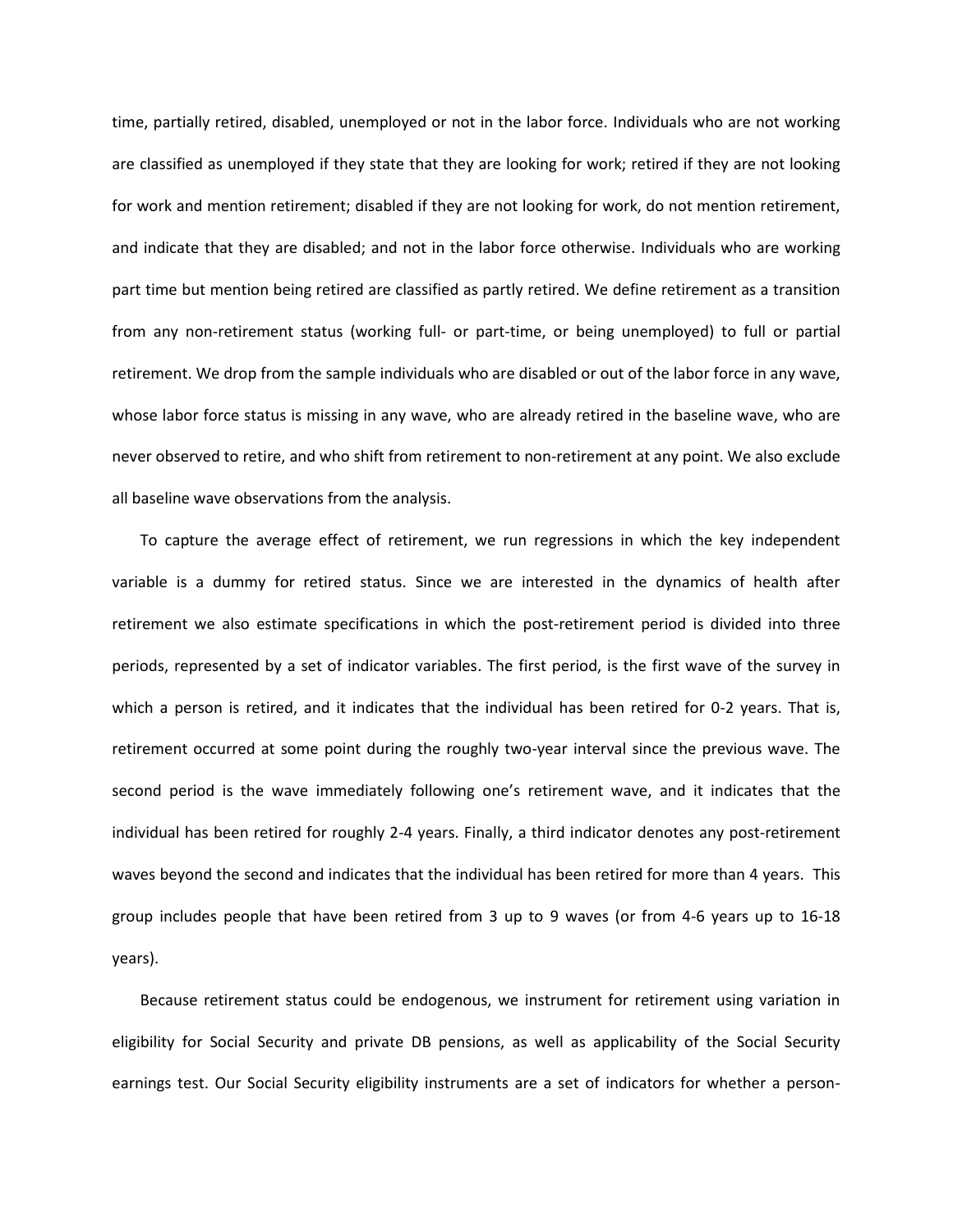wave observation falls into each of the following age categories: below 62, 62 to (but not including) 64, 64 to (but not including) normal retirement age, normal retirement age to (but not including) two years above normal retirement age, two years above normal retirement age to (but not including) 70, and 70 or older. We include separate categories for being within two years of ages 62 and normal retirement age in order to be able to instrument for each of the three retirement phases described above. Our DB eligibility instruments are a set of dummies that indicate whether an individual who is covered by a current employer's DB pension (as of the baseline wave) has reached the plan's early and normal retirement ages.<sup>10</sup> The Social Security earnings test effectively forces beneficiaries who earn above a certain threshold to defer part or all of their benefit. While any foregone benefits are received, with a generous actuarial adjustment at a later date (see Shoven and Slavov 2014a,b), there is evidence that most people view the earnings test as a tax on work (see, e.g., Friedburg 2000, Song and Manchester 2007). Our measure of "no earnings test" is an indicator that takes on a value of 1 during a given wave if the individual is outside the age range that would be subject to the earnings test for worker benefits. Prior to 2000, the earnings test applied to workers between the ages of 62 and 70. In 2000 and later, the earnings test applied to workers between the ages of 62 and their normal retirement age (which falls somewhere between 65 and 66 for the individuals in our sample, depending on their birth cohort).

Variation in eligibility for Social Security and DB pensions presents a plausible set of instruments. Our first stage regressions show that Social Security and pension eligibility are strong predictors of individual retirement behavior. Furthermore, there is no reason to believe that discrete age thresholds should directly influence health outcomes beyond the standard linear and quadratic trends in age that

<sup>&</sup>lt;sup>10</sup> Depending on the baseline wave, an individual may report information on up to 3 or 4 current employersponsored pension plans. We use information in the RAND HRS to determine whether each plan is a DB, DC, or a combination. Eligibility ages for each DB or combination plan come from the raw HRS. An individual is determined to be eligible for an early (full) retirement if he or she has reached the lowest early (full) eligibility age for any of the DB or combination plans reported. If an individual responds that the plan has no age requirement, the age requirement is coded as missing. We also include an indicator for individuals who are covered by a DB or combination plan but have an unknown eligibility status due to missing data. For some plans, the early retirement age is either above the normal retirement or missing. In these cases, we replace the early eligibility age with the normal eligibility age.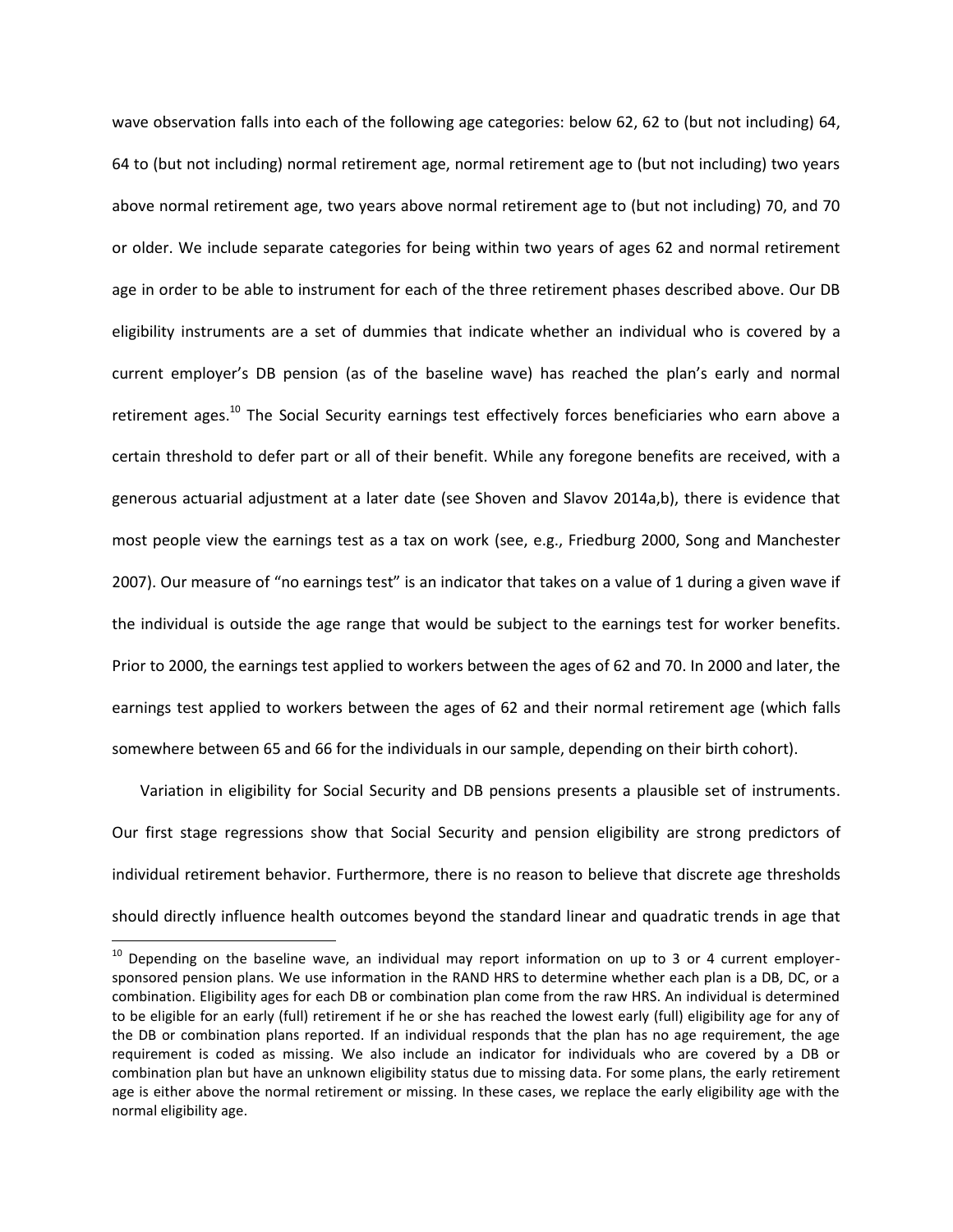are included in the specifications. Two possible exceptions to this are the dummy for normal retirement age and the dummy for full DB pension eligibility. For around 48 percent of our sample, Social Security normal retirement age is 65. In addition, roughly 26 of our sample are covered by a DB plan with a full retirement age of  $65$ <sup>11</sup> Since  $65$  is also the threshold for Medicare eligibility, reaching that age could directly affect health care utilization and health. We address this issue by controlling for Medicare and other insurance coverage our regressions. This approach allows us to use the normal retirement age threshold as an excluded instrument for the subset of individuals whose normal retirement age is greater than 65.

We estimate first-stage linear probability models that explain each of our four retirement status indicators (the overall retirement indicator and indicators for the three retirement periods) as a function of our instruments, a set of wave dummies, control variables, and individual fixed effects. Then, we use the predicted values from these regressions as instruments in the second-stage model. In the second stage regressions, the dependent variables are the measures of health and life satisfaction. The independent variables include the retirement indicators, age and its square, indicators for Medicare and other health insurance coverage (which could plausibly change at ages indicated in the instruments), wave dummies, and individual fixed effects. Because of the difficulty of estimating nonlinear models with fixed effects, we estimate linear regressions that treat all of these dependent variables as continuous.

Table 1 shows summary statistics for the main variables used in the analysis. We exclude observations with missing values for any of the variables used in the analysis. Our final sample consists of 21,638 person-wave observations, representing 2,879 individuals.

#### **IV. Results**

 $11$  Around 6 percent of the sample also reports a DB early retirement age of 65.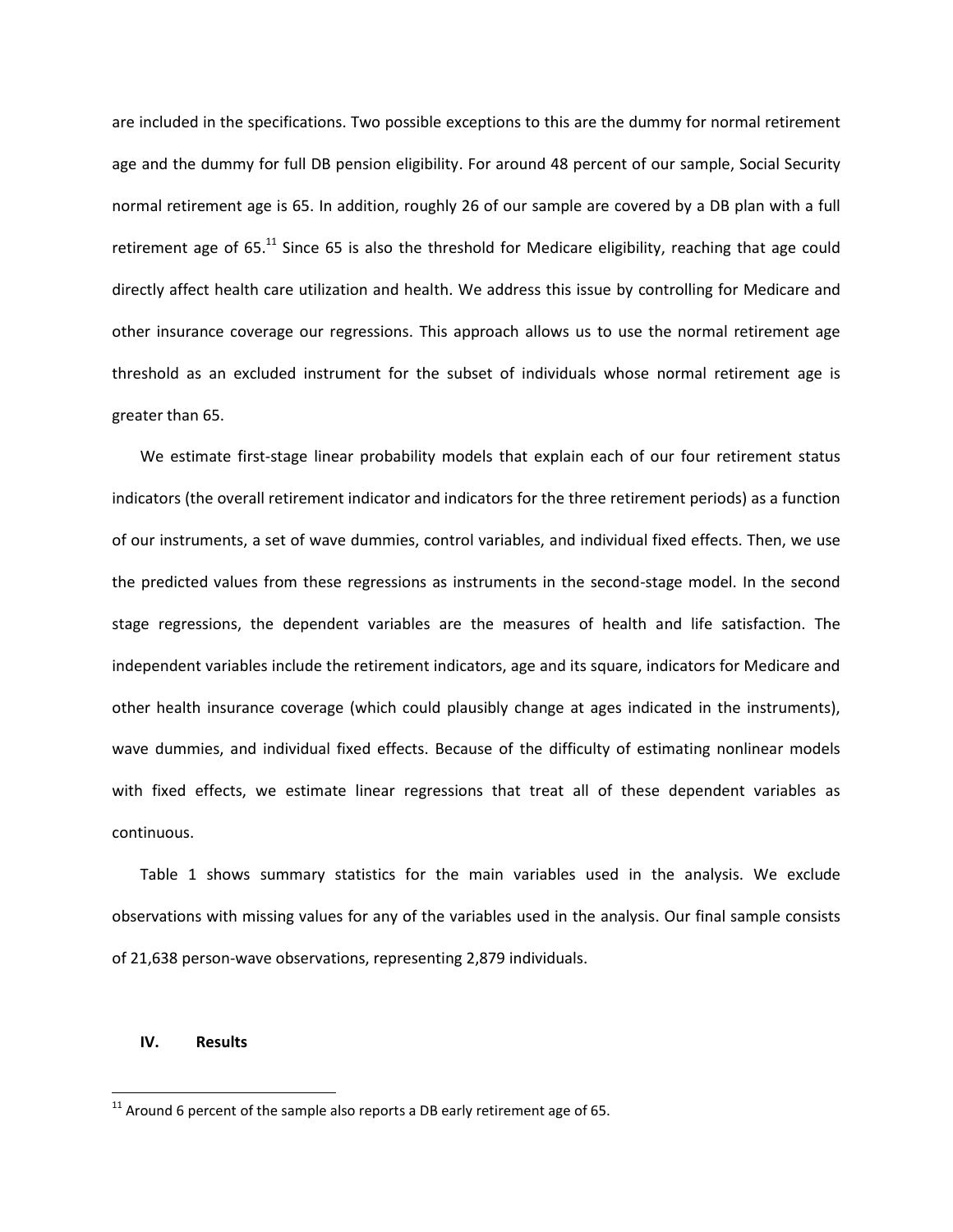Table 2 shows the results of our first-stage regressions. We report standard errors clustered at the household level in parentheses, and all regressions use the respondent-level weights provided with the HRS. The coefficients in the first-stage regressions generally have the expected signs. Not being subjected to the earnings test reduces the probability of being retired. Being between the ages of 62 and 64 increases the probability of having retired within the past two years. Being at least two years older than normal retirement age increases the probability of having retired at least two waves ago. Similarly, being eligible for an early or full DB pension increases the probability of being retired. The Fstatistics for the excluded instruments are greater than 10 in all cases, which suggests that the instruments explain significant variation in retirement status and there will not be biased or inconsistent results due to weak instruments (Bound et al (1995); Staiger and Stock (1997)).

Table 3 shows the results for general health outcomes. The OLS estimates show that retirement is associated with an increase in the number of health conditions with which the respondent has been diagnosed. The only positive association between retirement and health shows up as a moderate reduction in CESD score. The IV estimates are substantially different, showing that retirement significantly improves self-reported health 4 or more years after retirement. It has no statistically significant effect on the number of health conditions with which the respondent has been diagnosed. However, an examination of the individual health conditions that make up the index suggests that retirement may cause a reduction in the incidence of psychiatric problems both initially and in the long run.<sup>12</sup> Retirement also reduces obesity beyond 4 years after retirement. In addition, it is associated with a larger, statistically significant reduction in CESD score relative to OLS.

Table 4 shows the results for the life satisfaction measures. Most of the OLS regressions show no statistically significant relationship between retirement and life satisfaction. In the IV specifications, however, there is a strong positive impact of retirement on life satisfaction. The IV estimates suggest

 $12$  Results are not shown but are available upon request.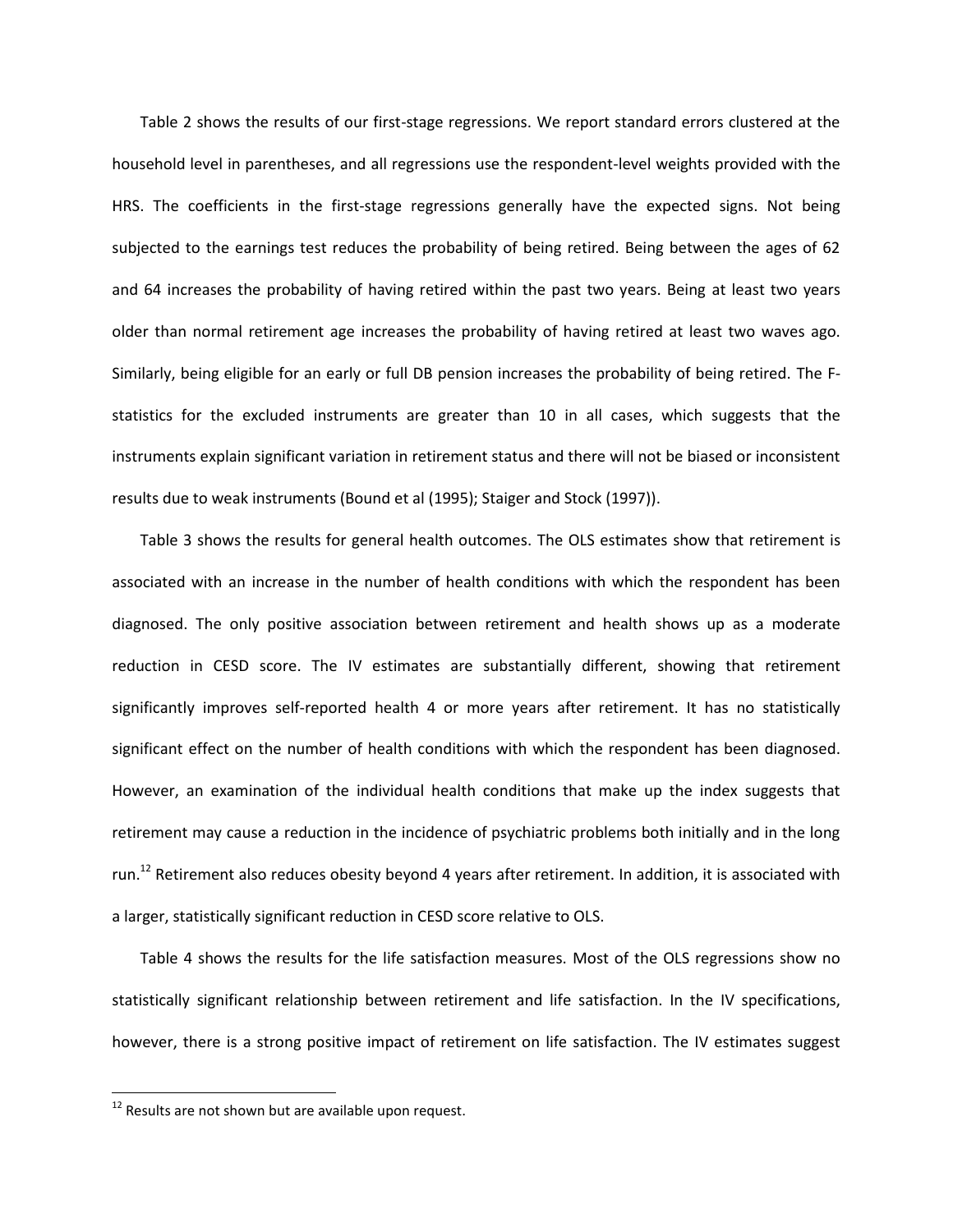that the effect of retirement on life satisfaction is just as strong in the short run (immediately after retirement) as it is in the long run (4 or more years after retirement). This finding is somewhat at odds with the literature that shows that people return to a set point of well-being or adapt after life changing events. However, it is possible that the return to the set point occurs more slowly than can be captured in our model.

Table 5, shows the association between retirement and functional limitations. The OLS results suggest that retirement is, in many cases, associated with an increase in functional limitations, at least in the short run. The IV specifications suggest that on average, there is no statistically significant (at the 5 percent level) association between retirement and functional limitations. However, many of the functional limitations indices – including mobility limitations, large muscle limitations, and gross motor limitations – improve 4 or more years after retirement.

Table 6 considers the impact of retirement on health care utilization. While the OLS results suggest a positive relationship between retirement and the number of doctor visits and hospital nights, the IV results show no statistically significant effect (at the 5 percent level) of retirement on health care utilization either in the short-run or the long-run. These results suggest that regardless of the impact of retirement on health, policies that either delay or hasten retirement are unlikely to have much direct impact on health care costs.

Finally, we also examine the impact of retirement on summary health measures for various subsamples, including individuals with a high school education or less, individuals with physically demanding jobs, women, nonwhites, unmarried individuals, and individuals who were either unemployed or working part time before retirement. We do this by interacting dummies for group membership with our predicted retirement indicator, then using both predicted retirement and its interaction with group membership as instruments. Our results (not shown but available upon request) suggest that the coefficients on retirement are not statistically significantly different for most summary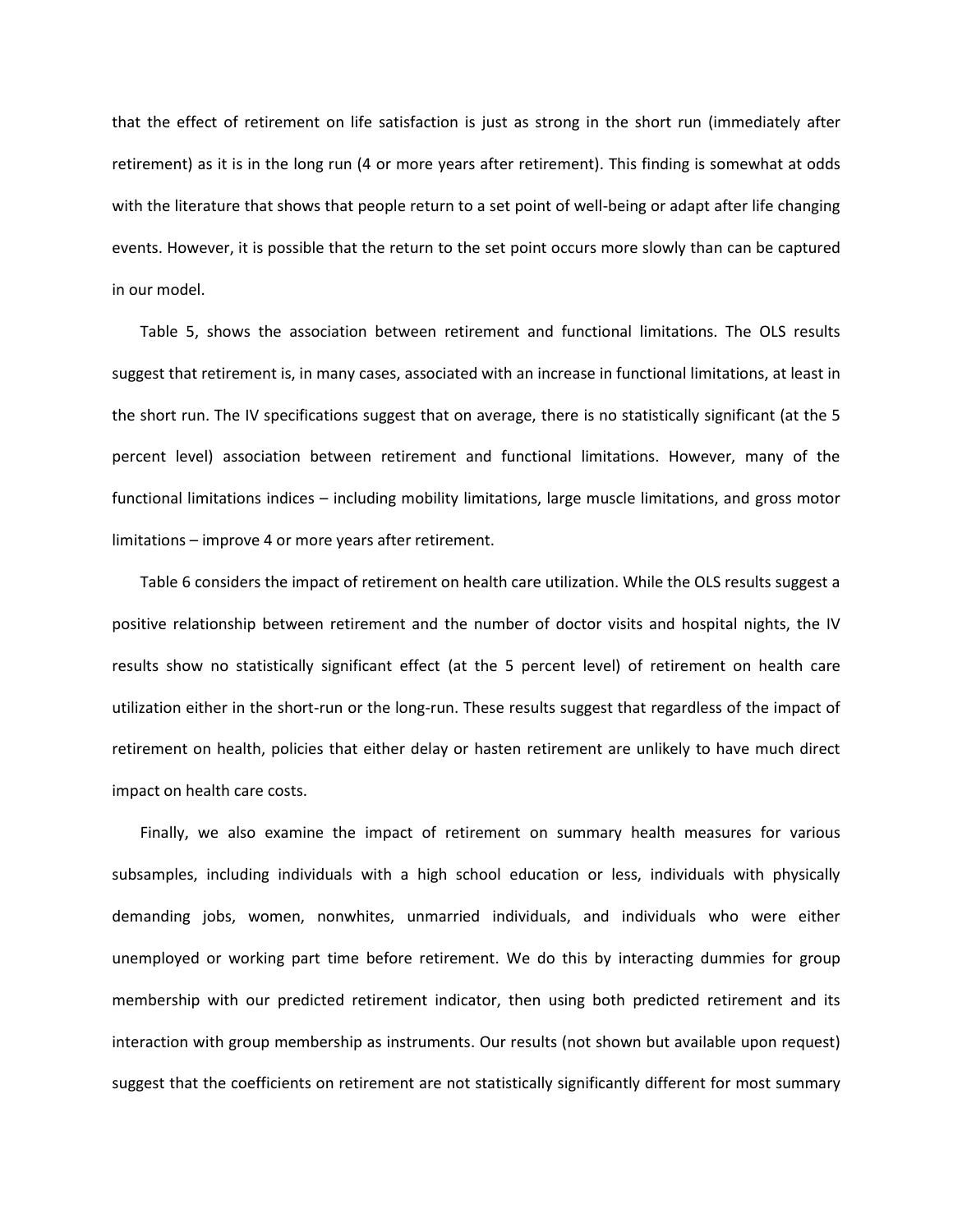health and life satisfaction measures (the top panels of Tables 3 and 4). There are, however, a few exceptions. The number of health conditions rises after retirement for the less-educated group. In addition, women appear to experience an increase in obesity and a smaller increase in some of the life satisfaction measures after retirement. Nonwhites experience a smaller improvement in self-reported health and one of the life satisfaction measures. The impact of retirement does not appear to vary depending on an individual's pre-retirement employment status.<sup>13</sup>

Our life satisfaction results are somewhat different from those of Horner (2014), who finds that subjective well-being improves in the short run after retirement but that the effect falls over time. Like Coe and Lindboom (2008) and Neuman (2008), we also find a positive association between retirement and self-reported good health. In contrast to these papers, we find evidence of improvements on physical health measures as well. Similar to Coe and Lindboom (2008) we do not find significant differences in the impact of retirement for less educated workers and workers with physically demanding jobs. However, we do find a statistically significant relationship between retirement and a number of health outcomes. One reason for this difference could simply be that our sample is larger, as it utilizes additional waves of the HRS that were unavailable when those papers were written. The additional waves also allow us to examine the impact of retirement further into the future, which is important given that health is a stock that adjusts to investments slowly over time. Another reason might be that some of these studies consolidate health outcomes into broader categories. For example, all of the dependent variables in Neuman (2008) are simply indicator variables for whether a particular health measure improved between two waves. Since we use the actual index number for these variables, we might be able to pick up on smaller changes in the indicators relative to the other studies.

l

<sup>&</sup>lt;sup>13</sup> Individuals who were unemployed prior to retirement experience a smaller improvement in self-reported health than those who were employed; however, this result is only significant at the 10 percent level. In contrast, using a German dataset, Hetschko et al. (2014) show that transitioning from unemployment to retirement results in a larger improvement in well-being than transitioning from work to retirement. We note, however, that the number of unemployed people in our sample is small.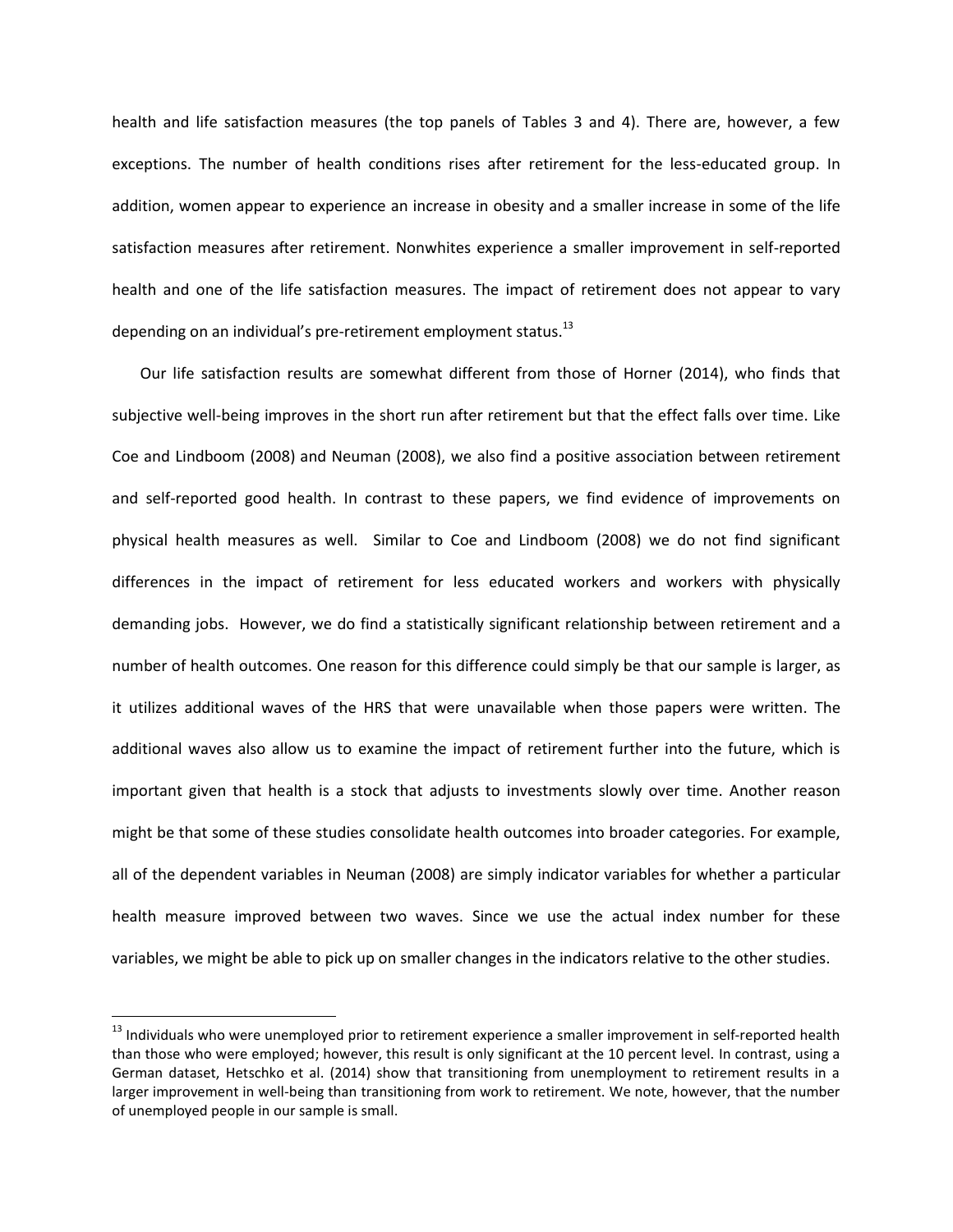#### **V. Conclusions**

The question of whether retirement affects health and well-being is important not only when making individual retirement decisions but also when designing public policies that influence retirement behavior. As policymakers consider policies to further lengthen working lives and resolve shortfalls in funding for public retirement programs, it is important to take into account the impact these policies have on the health and well-being of working individuals. Moreover, changes in health due to retirement can also influence health care utilization and therefore the solvency of programs that provide health insurance to the elderly. This paper provides new evidence to address these questions.

Without taking the endogeneity of retirement decisions into account, early studies often find negative impacts of retirement on health and well-being. Indeed, our OLS results confirm these findings. More recent studies correct for selection into retirement and find that the effects of retirement on objective health measures largely disappear, and that retirement improves self-reported health. By utilizing more recent data and studying dynamic changes in health outcomes, we find improvements in long-term health outcomes that have not been found in past studies. This is the first paper to discover positive long-term effects in measureable health outcomes.

This evidence is consistent with the view that health is a stock variable that does not change immediately upon retirement but rather evolves over time. If this view is correct, it is likely that a longer horizon may uncover even more health benefits of retirement. Finally, consistent with improvements in health during retirement, we provide direct evidence that retirement has no statistically significant impact on health care utilization. That is, the health improvements that occur after retirement come without added expenses.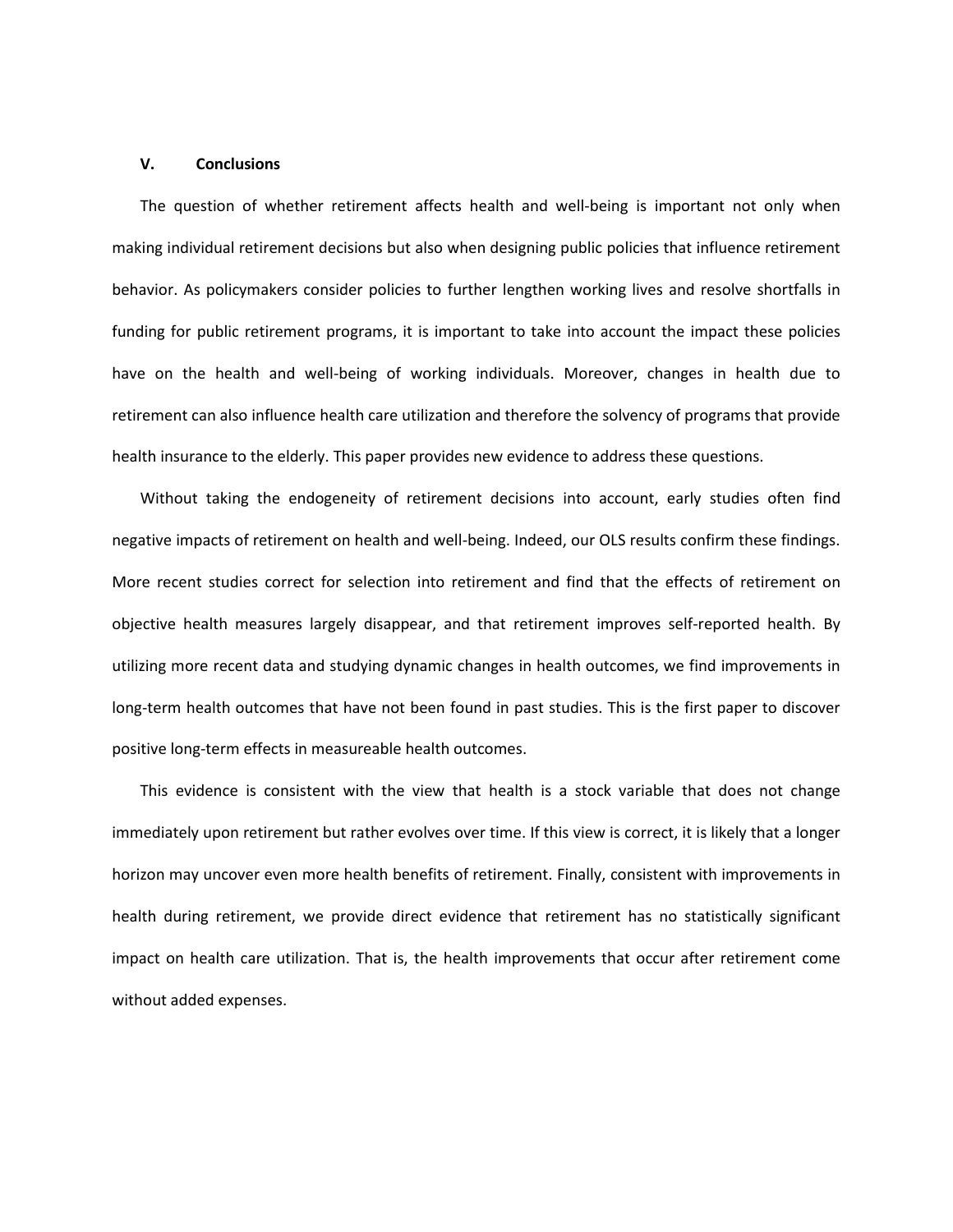**Table 1: Summary Statistics**

| Variable                                     | Mean     | Std. Dev.         | Min          | Max          |
|----------------------------------------------|----------|-------------------|--------------|--------------|
| Retired                                      |          | 0.612134 0.487276 | 0            | $\mathbf{1}$ |
| $t = 0$                                      | 0.1265   | 0.33242           | 0            | 1            |
| $t = 1$                                      | 0.111106 | 0.314271          | 0            | 1            |
| t > 1                                        | 0.374528 | 0.484012          | 0            | 1            |
| Has Medicare                                 | 0.466272 | 0.498873          | 0            | 1            |
| Has non-Medicare health insurance            | 0.498877 | 0.500011          | 0            | $\mathbf{1}$ |
| Age                                          | 64.35129 | 6.538274          | 50           | 91           |
| No earnings test                             | 0.372568 | 0.4835            | 0            | 1            |
| Age $< 62$                                   | 0.371899 | 0.483323          | 0            | 1            |
| $64 > Age \ge 62$                            | 0.110915 | 0.314034          | 0            | 1            |
| $NRA > Age \geq 64$                          | 0.068748 | 0.253031          | 0            | 1            |
| $NRA + 2 > Age \ge NRA$                      | 0.097242 | 0.296293          | 0            | 1            |
| $70 > Age \geq NRA + 2$                      | 0.122675 | 0.328072          | 0            | 1            |
| Age $\geq 70$                                |          | 0.228522 0.419891 | 0            | 1            |
| No DB pension                                | 0.524119 | 0.49943           | 0            | 1            |
| Ineligible for DB pension                    | 0.078788 | 0.269413          | 0            | 1            |
| Eligible for early DB pension                | 0.060716 | 0.238815          | 0            | 1            |
| Eligible for full DB pension (< 2 yrs)       | 0.046374 | 0.210298          | 0            | 1            |
| Eligible for full DB pension ( $\geq 2$ yrs) | 0.262848 | 0.440191          | 0            | 1            |
| DB status unknown                            | 0.027155 | 0.162539          | 0            | 1            |
| Self-reported health                         | 2.509012 | 0.978287          | 1            | 5            |
| Number of health conditions                  | 1.663623 | 1.281427          | 0            | 8            |
| CESD score                                   | 0.976383 | 1.574872          | 0            | 8            |
| Obese                                        | 0.2868   | 0.452278          | 0            | 1            |
| Life close to ideal                          | 4.83108  | 0.921544          | $\mathbf{1}$ | 7            |
| <b>Excellent life conditions</b>             | 4.844523 | 0.962873          | 0.79415      | 7            |
| Satisfied with life                          | 5.302315 | 0.88621           | 1            | 7            |
| Gotten important things in life              | 5.311564 | 0.819356          | 1            | 7            |
| Change nothing in life                       | 4.327376 | 0.979426          | 1            | 7            |
| ADLs with some difficulty                    | 0.101735 | 0.445624          | 0            | 5            |
| IADLs with some difficulty                   | 0.034804 | 0.210712          | 0            | 3            |
| <b>Mobility limitations</b>                  | 0.625902 | 1.061002          | 0            | 5            |
| Large muscle limitations                     | 0.954582 | 1.157035          | 0            | 4            |
| <b>Gross motor limitations</b>               | 0.18932  | 0.615596          | 0            | 5            |
| Fine motor limitations                       | 0.083616 | 0.321264          | 0            | 3            |
| <b>Hospital Nights</b>                       | 1.227614 | 5.804989          | 0            | 285          |
| Nursing home nights                          | 0.28986  | 6.627191          | 0            | 600          |
| Doctor visits                                | 8.384568 | 14.47036          | 0            | 900          |
| Used home care                               | 0.031649 | 0.175068          | 0            | 1            |
| Used prescription drugs                      | 0.766315 | 0.423185          | 0            | 1            |
| Out of pocket medical expenses               | 2492.83  | 7233.861          | 0            | 404200       |

Notes: Summary statistics are for 20,917 person-wave observations from 2,870 individuals. Data are unweighted.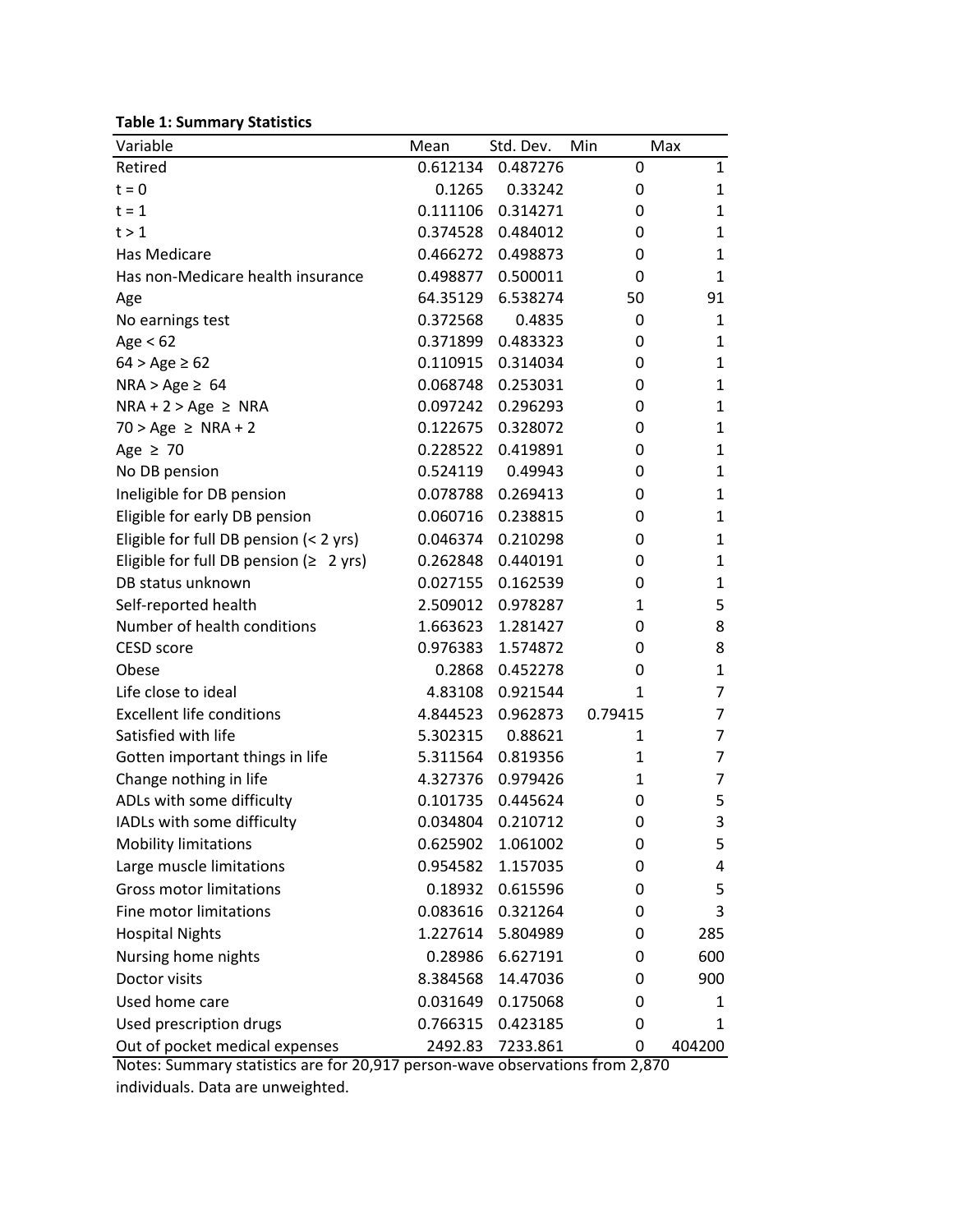|  |  | <b>Table 2: First-Stage Regressions</b> |
|--|--|-----------------------------------------|
|--|--|-----------------------------------------|

| Table 2. First-stage negressions<br>VARIABLES | Retired       | I(0-2 yrs retired) | I(2-4 yrs retired) | $I(4+yrs$ retired) |
|-----------------------------------------------|---------------|--------------------|--------------------|--------------------|
|                                               |               |                    |                    |                    |
| No earnings test                              | $-0.194$      | $-0.0326$          | $-0.0295$          | $-0.131$           |
|                                               | (0.118)       | (0.0999)           | (0.142)            | (0.127)            |
| $64 > Age \ge 62$                             | $-0.0230$     | 0.0843             | 0.00847            | $-0.116$           |
|                                               | (0.119)       | (0.101)            | (0.143)            | (0.127)            |
| $NRA > Age \geq 64$                           | $-0.0108$     | $-0.00671$         | 0.0762             | $-0.0803$          |
|                                               | (0.120)       | (0.102)            | (0.144)            | (0.128)            |
| $NRA + 2 > Age \ge NRA$                       | $-0.0687$     | 0.00840            | $-0.0631$          | $-0.0140$          |
|                                               | (0.120)       | (0.103)            | (0.145)            | (0.129)            |
| $70 > Age \ge NRA + 2$                        | $-0.0418$     | $-0.0284$          | $-0.123$           | 0.110              |
|                                               | (0.120)       | (0.103)            | (0.145)            | (0.129)            |
| Age $\geq 70$                                 | $-0.0806$     | $-0.0643$          | $-0.191$           | 0.174              |
|                                               | (0.120)       | (0.103)            | (0.144)            | (0.129)            |
| Eligible for early DB pension                 | $0.0521**$    | $0.0776***$        | $0.0413**$         | $-0.0668***$       |
|                                               | (0.0215)      | (0.0222)           | (0.0171)           | (0.0194)           |
| Eligible for full DB pension (< 2 yrs)        | $0.122***$    | $0.154***$         | 0.00845            | $-0.0411**$        |
|                                               | (0.0219)      | (0.0252)           | (0.0160)           | (0.0194)           |
| Eligible for full DB pension ( $\geq 2$ yrs)  | $0.136***$    | 0.0280             | $0.0614***$        | $0.0464**$         |
|                                               | (0.0185)      | (0.0185)           | (0.0158)           | (0.0201)           |
| DB status unknown                             | 0.0743        | 0.0954             | 0.0652             | $-0.0862$          |
|                                               | (0.0749)      | (0.0583)           | (0.0452)           | (0.106)            |
| Age                                           | $0.132***$    | $0.149***$         | $0.0780***$        | $-0.0946***$       |
|                                               | (0.0165)      | (0.0170)           | (0.0146)           | (0.0153)           |
| Age squared                                   | $-0.00131***$ | $-0.00105***$      | $-0.000739***$     | 0.000484 ***       |
|                                               | $(9.41e-05)$  | $(8.37e-05)$       | $(7.03e-05)$       | $(9.47e-05)$       |
| Has Medicare                                  | $0.120***$    | $-0.151***$        | $0.163***$         | $0.108***$         |
|                                               | (0.0268)      | (0.0373)           | (0.0306)           | (0.0235)           |
| Has non-Mediare health insurance              | $-0.0429*$    | $-0.0930***$       | 0.0244             | 0.0257             |
|                                               | (0.0241)      | (0.0306)           | (0.0205)           | (0.0167)           |
| F-statistic for excluded instruments          | 26.51         | 16.49              | 20.48              | 23.44              |

Notes: All regressions are based on 20,917 person-wave observations from 2,870 individuals and include wave dummies and individual fixed effects. Standard errors clustered by household in parentheses. All regressions use respondent-level weights.

\*\*\* p<0.01, \*\* p<0.05, \* p<0.1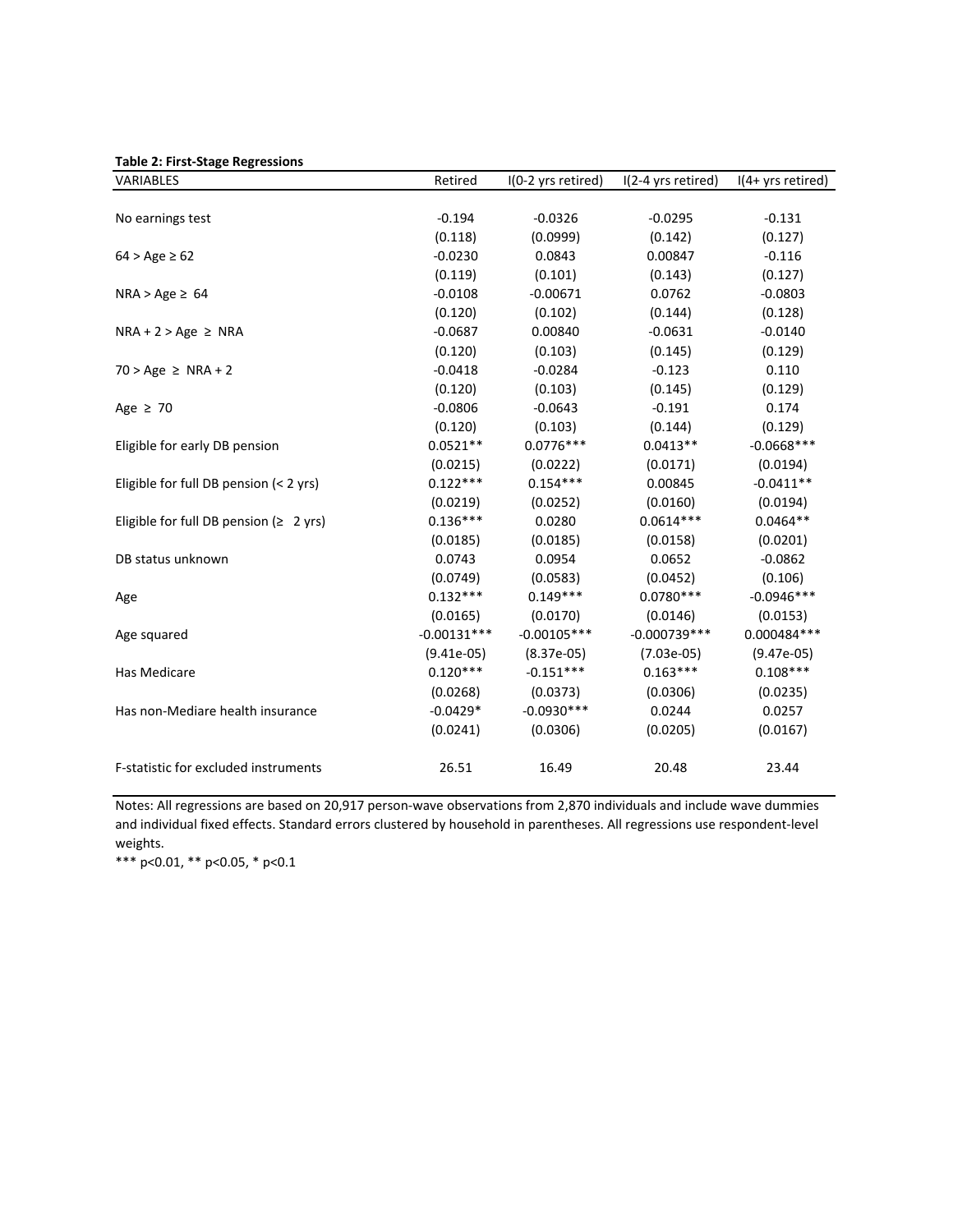### **Table 3: Impact of Retirement on Summary Health Measures**

|                     |             | Self-Reported Health (1 = | Number of health |            |                                 |            |                |                 |
|---------------------|-------------|---------------------------|------------------|------------|---------------------------------|------------|----------------|-----------------|
|                     |             | excellent, $5 = poor$ )   |                  | conditions | <b>CESD Score</b>               |            |                | Obesity         |
| VARIABLES           | <b>OLS</b>  | IV                        | <b>OLS</b>       | IV         | <b>OLS</b>                      | IV         | OLS            | IV              |
|                     |             |                           |                  |            | Average Effect                  |            |                |                 |
| Retired             | 0.00748     | $-0.164*$                 | $0.0637***$      | 0.0257     | $-0.0890**$                     | $-0.448**$ | $-0.00472$     | $-0.0264$       |
|                     | (0.0187)    | (0.0959)                  | (0.0194)         | (0.0987)   | (0.0392)                        | (0.191)    | (0.00768)      | (0.0378)        |
| Age                 | $-0.0107$   | 0.0309                    | 0.000865         | 0.0101     | $-0.106**$                      | $-0.0190$  | $0.0230**$     | $0.0283**$      |
|                     | (0.0260)    | (0.0345)                  | (0.0284)         | (0.0364)   | (0.0505)                        | (0.0704)   | (0.0109)       | (0.0128)        |
| Age squared         | 2.47e-05    | $-0.000338$               | 0.000215         | 0.000134   | 0.000925 ***                    | 0.000165   | $-0.000268***$ | $-0.000314***$  |
|                     | (0.000149)  | (0.000251)                | (0.000187)       | (0.000269) | (0.000272)                      | (0.000496) | $(5.99e-05)$   | $(9.02e-05)$    |
| Has Medicare        | $-0.0939**$ | $-0.0758*$                | $0.113**$        | $0.117**$  | $-0.0972$                       | $-0.0593$  | 0.0142         | 0.0165          |
|                     | (0.0435)    | (0.0434)                  | (0.0465)         | (0.0462)   | (0.0898)                        | (0.0903)   | (0.0192)       | (0.0198)        |
| Has non-Medicare HI | $-0.0611$   | $-0.0706*$                | $0.111**$        | $0.109**$  | $-0.102$                        | $-0.122$   | 0.00890        | 0.00769         |
|                     | (0.0419)    | (0.0422)                  | (0.0438)         | (0.0447)   | (0.0879)                        | (0.0891)   | (0.0180)       | (0.0181)        |
|                     |             |                           |                  |            |                                 |            |                |                 |
|                     |             |                           |                  |            | <b>Post-Retirement Dynamics</b> |            |                |                 |
| 0-2 years           | 0.0176      | $-0.208$                  | $0.0667***$      | $-0.0695$  | $-0.0651$                       | $-0.569**$ | $-0.000384$    | $-0.0317$       |
|                     | (0.0200)    | (0.141)                   | (0.0182)         | (0.109)    | (0.0414)                        | (0.272)    | (0.00774)      | (0.0509)        |
| 2-4 years           | $-0.0177$   | $-0.122$                  | $0.0635**$       | 0.121      | $-0.137***$                     | $-0.319$   | $-0.00669$     | $-0.0225$       |
|                     | (0.0236)    | (0.134)                   | (0.0264)         | (0.153)    | (0.0472)                        | (0.264)    | (0.0100)       | (0.0567)        |
| $4+$ years          | $-0.00613$  | $-0.376**$                | $0.0841**$       | $-0.219$   | $-0.0844$                       | $-0.539*$  | 0.0190         | $-0.0836$       |
|                     | (0.0303)    | (0.150)                   | (0.0335)         | (0.168)    | (0.0547)                        | (0.296)    | (0.0116)       | (0.0597)        |
| Age                 | $-0.0108$   | 0.00605                   | 0.00293          | $-0.0164$  | $-0.103**$                      | $-0.0247$  | $0.0255**$     | 0.0213          |
|                     | (0.0260)    | (0.0368)                  | (0.0285)         | (0.0389)   | (0.0507)                        | (0.0752)   | (0.0110)       | (0.0132)        |
| Age squared         | 1.76e-05    | $-0.000168$               | 0.000202         | 0.000326   | 0.000892 ***                    | 0.000230   | $-0.000285***$ | $-0.000268$ *** |
|                     | (0.000150)  | (0.000261)                | (0.000187)       | (0.000280) | (0.000274)                      | (0.000512) | $(6.07e-05)$   | $(9.31e-05)$    |
| Has Medicare        | $-0.0868**$ | $-0.0452$                 | $0.110**$        | $0.139**$  | $-0.0889$                       | $-0.0764$  | 0.0104         | 0.0267          |
|                     | (0.0436)    | (0.0551)                  | (0.0466)         | (0.0560)   | (0.0893)                        | (0.116)    | (0.0192)       | (0.0244)        |
| Has non-Medicare HI | $-0.0593$   | $-0.0728*$                | $0.111**$        | $0.101**$  | $-0.0983$                       | $-0.135$   | 0.00902        | 0.00788         |
|                     | (0.0419)    | (0.0438)                  | (0.0438)         | (0.0447)   | (0.0878)                        | (0.0930)   | (0.0180)       | (0.0185)        |
|                     |             |                           |                  |            |                                 |            |                |                 |

\*\*\* p<0.01, \*\* p<0.05, \* p<0.1

Notes: All regressions are based on 20,917 person-wave observations from 2,870 individuals and include wave dummies and individual fixed effects. Standard errors clustered by household in parentheses. All regressions use respondent-level weights.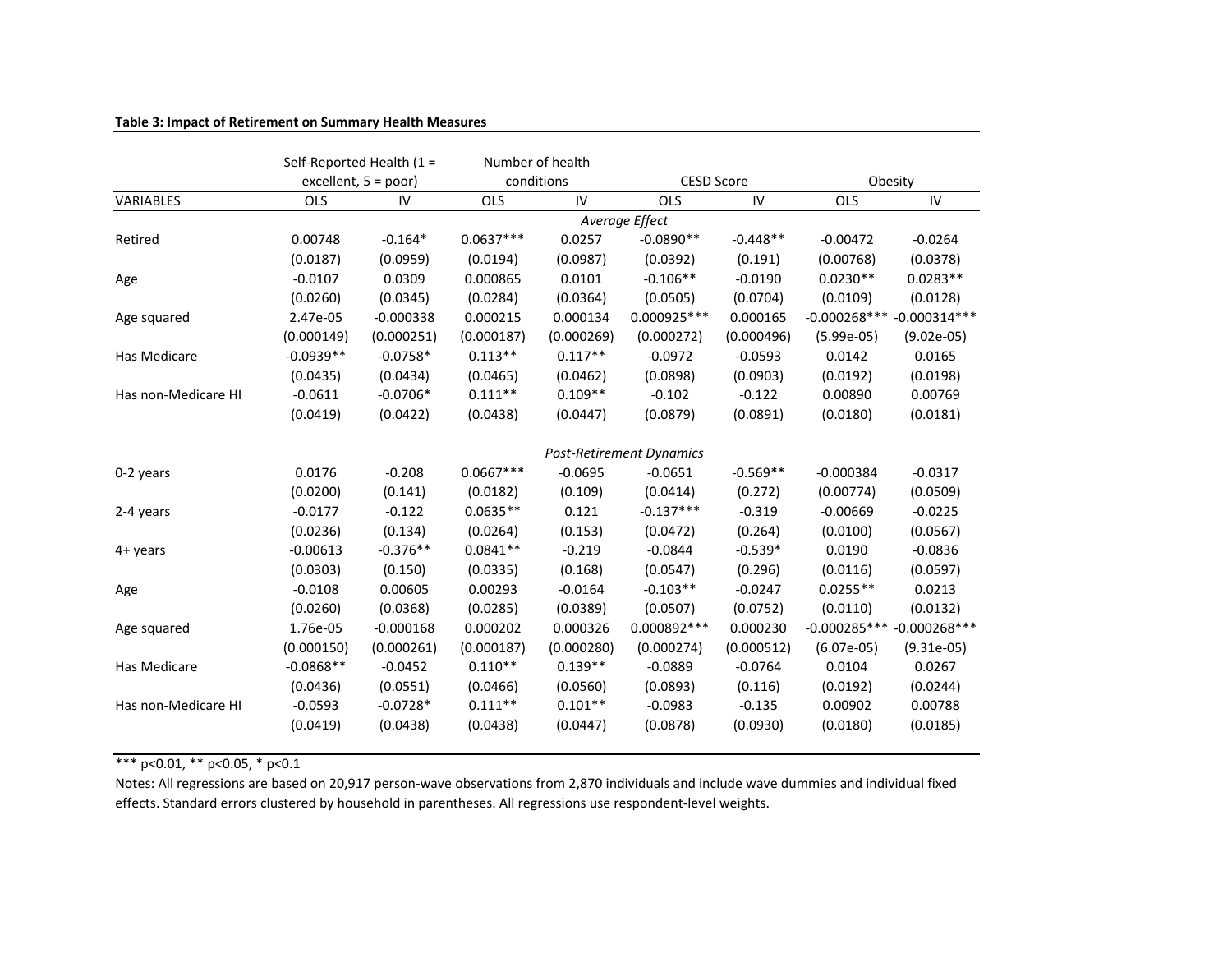|                     | Gotten important things in |            |                                                         |             |                          |            |               |                               |                        |             |
|---------------------|----------------------------|------------|---------------------------------------------------------|-------------|--------------------------|------------|---------------|-------------------------------|------------------------|-------------|
|                     | Life close to ideal        |            | Satisfied with life<br><b>Excellent life conditions</b> |             |                          |            |               | life                          | Change nothing in life |             |
| VARIABLES           | OLS                        | IV         | <b>OLS</b>                                              | ${\sf IV}$  | OLS                      | IV         | OLS           | ${\sf IV}$                    | <b>OLS</b>             | IV          |
|                     |                            |            |                                                         |             | Average effect           |            |               |                               |                        |             |
| Retired             | $-0.000948$                | $0.607***$ | 0.0133                                                  | $0.644***$  | $-0.0160$                | $0.544***$ | 0.0268        | $0.193*$                      | 0.00679                | $0.329**$   |
|                     | (0.0251)                   | (0.130)    | (0.0245)                                                | (0.126)     | (0.0237)                 | (0.123)    | (0.0220)      | (0.105)                       | (0.0281)               | (0.131)     |
| Age                 | $0.143***$                 | $-0.00481$ | $0.171***$                                              | 0.0179      | $0.116***$               | $-0.0195$  | $0.142***$    | $0.101**$                     | $0.0956**$             | 0.0174      |
|                     | (0.0344)                   | (0.0471)   | (0.0341)                                                | (0.0467)    | (0.0327)                 | (0.0456)   | (0.0305)      | (0.0398)                      | (0.0389)               | (0.0492)    |
| Age squared         | $-0.00106***$              | 0.000221   | $-0.00130***$                                           | 3.33e-05    | $-0.00108***$            | 0.000109   | $-0.00123***$ | $-0.000877***$ $-0.000686***$ |                        | $-4.01e-06$ |
|                     | (0.000181)                 | (0.000331) | (0.000186)                                              | (0.000326)  | (0.000176)               | (0.000321) | (0.000159)    | (0.000271)                    | (0.000201)             | (0.000331)  |
| Has Medicare        | $0.323***$                 | $0.259***$ | $0.298***$                                              | $0.231***$  | $0.244***$               | $0.184***$ | $0.231***$    | $0.213***$                    | $0.167***$             | $0.133**$   |
|                     | (0.0592)                   | (0.0617)   | (0.0655)                                                | (0.0662)    | (0.0609)                 | (0.0627)   | (0.0509)      | (0.0524)                      | (0.0631)               | (0.0652)    |
| Has non-Medicare HI | $0.191***$                 | $0.225***$ | $0.216***$                                              | $0.251***$  | $0.217***$               | $0.249***$ | $0.255***$    | $0.264***$                    | 0.0427                 | 0.0607      |
|                     | (0.0574)                   | (0.0599)   | (0.0625)                                                | (0.0645)    | (0.0587)                 | (0.0608)   | (0.0493)      | (0.0501)                      | (0.0613)               | (0.0617)    |
|                     |                            |            |                                                         |             |                          |            |               |                               |                        |             |
|                     |                            |            |                                                         |             | Post-retirement dynamics |            |               |                               |                        |             |
| 0-2 years           | $-0.00615$                 | $0.542***$ | 0.00269                                                 | $0.516***$  | $-0.0256$                | $0.320*$   | 0.0227        | 0.123                         | $-0.00284$             | 0.325       |
|                     | (0.0284)                   | (0.194)    | (0.0275)                                                | (0.179)     | (0.0266)                 | (0.179)    | (0.0250)      | (0.154)                       | (0.0316)               | (0.200)     |
| 2-4 years           | 0.0166                     | $0.679***$ | 0.0436                                                  | $0.791***$  | 0.0105                   | $0.790***$ | $0.0493*$     | $0.270*$                      | 0.0365                 | 0.325       |
|                     | (0.0311)                   | (0.190)    | (0.0304)                                                | (0.193)     | (0.0288)                 | (0.175)    | (0.0274)      | (0.160)                       | (0.0335)               | (0.207)     |
| 4+ years            | 0.0217                     | $0.660***$ | 0.0408                                                  | $0.861***$  | 0.00581                  | $0.613***$ | $0.0735**$    | 0.230                         | 0.0391                 | 0.0885      |
|                     | (0.0353)                   | (0.196)    | (0.0353)                                                | (0.194)     | (0.0342)                 | (0.182)    | (0.0316)      | (0.176)                       | (0.0400)               | (0.219)     |
| Age                 | $0.144***$                 | 0.00510    | $0.172***$                                              | 0.0517      | $0.117***$               | 7.84e-05   | $0.145***$    | $0.110**$                     | $0.0973**$             | $-0.0130$   |
|                     | (0.0347)                   | (0.0516)   | (0.0343)                                                | (0.0508)    | (0.0329)                 | (0.0505)   | (0.0306)      | (0.0430)                      | (0.0390)               | (0.0539)    |
| Age squared         | $-0.00107***$              | 0.000173   | $-0.00130***$                                           | $-0.000154$ | $-0.00107***$            | 3.44e-05   | $-0.00124***$ | $-0.000913***$                | $-0.000688***$         | 0.000192    |
|                     | (0.000183)                 | (0.000357) | (0.000187)                                              | (0.000351)  | (0.000177)               | (0.000348) | (0.000158)    | (0.000287)                    | (0.000203)             | (0.000358)  |
| Has Medicare        | $0.316***$                 | $0.229***$ | $0.287***$                                              | $0.149*$    | $0.235***$               | 0.104      | $0.218***$    | $0.185***$                    | $0.155**$              | $0.181**$   |
|                     | (0.0595)                   | (0.0760)   | (0.0661)                                                | (0.0800)    | (0.0608)                 | (0.0761)   | (0.0507)      | (0.0660)                      | (0.0631)               | (0.0863)    |
| Has non-Medicare HI | $0.189***$                 | $0.216***$ | $0.214***$                                              | $0.233***$  | $0.216***$               | $0.221***$ | $0.254***$    | $0.256***$                    | 0.0407                 | 0.0637      |
|                     | (0.0574)                   | (0.0611)   | (0.0626)                                                | (0.0648)    | (0.0586)                 | (0.0619)   | (0.0492)      | (0.0511)                      | (0.0612)               | (0.0643)    |
|                     |                            |            |                                                         |             |                          |            |               |                               |                        |             |

## **Table 4: Impact of Retirement on Life Satisfaction**

\*\*\* p<0.01, \*\* p<0.05, \* p<0.1

Notes: All regressions are based on 20,917 person-wave observations from 2,870 individuals and include wave dummies and individual fixed effects. Standard errors clustered by household in parentheses. All regressions use respondent-level weights.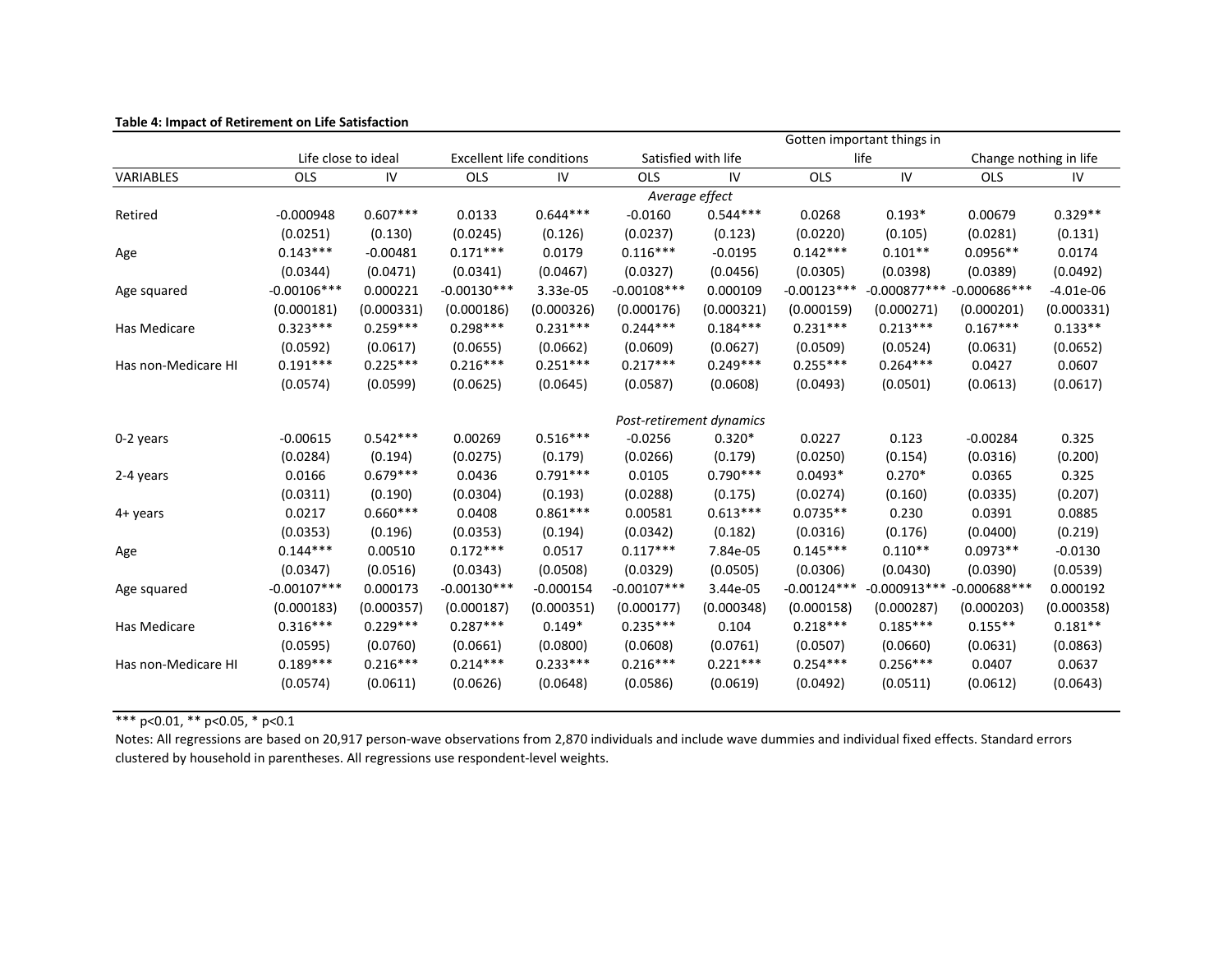|                     |               | ADLs with some difficulty |               | IADLs with some difficulty | <b>Mobility limitations</b> |                                 | Large muscle limitations |             |               | Gross motor limitations |              | Fine motor limitations |
|---------------------|---------------|---------------------------|---------------|----------------------------|-----------------------------|---------------------------------|--------------------------|-------------|---------------|-------------------------|--------------|------------------------|
| VARIABLES           | <b>OLS</b>    | IV                        | <b>OLS</b>    | IV                         | <b>OLS</b>                  | IV                              | <b>OLS</b>               | IV          | OLS           | IV                      | <b>OLS</b>   | IV                     |
|                     |               |                           |               |                            |                             | Average Effect                  |                          |             |               |                         |              |                        |
| Retired             | 0.0207        | $0.111*$                  | 0.00659       | $-0.0125$                  | $0.0615***$                 | 0.0412                          | $0.0770***$              | $-0.124$    | $0.0404***$   | 0.0723                  | 0.00233      | 0.0524                 |
|                     | (0.0127)      | (0.0637)                  | (0.00703)     | (0.0280)                   | (0.0216)                    | (0.110)                         | (0.0243)                 | (0.122)     | (0.0153)      | (0.0745)                | (0.00938)    | (0.0455)               |
| Age                 | $-0.0389**$   | $-0.0609***$              | $-0.0311***$  | $-0.0265**$                | $-0.113***$                 | $-0.108***$                     | $-0.0197$                | 0.0292      | $-0.0637***$  | $-0.0714***$            | $-0.0358***$ | $-0.0479***$           |
|                     | (0.0165)      | (0.0205)                  | (0.00859)     | (0.0104)                   | (0.0309)                    | (0.0411)                        | (0.0312)                 | (0.0421)    | (0.0205)      | (0.0262)                | (0.0125)     | (0.0146)               |
| Age squared         | $0.000296**$  | 0.000488***               | $0.000212***$ | $0.000172**$               | 0.000790 ***                | $0.000747**$                    | 0.000323*                | $-0.000103$ | $0.000494***$ | 0.000562 ***            | $0.000155**$ | $0.000261**$           |
|                     | (0.000109)    | (0.000160)                | $(5.42e-05)$  | $(7.54e-05)$               | (0.000193)                  | (0.000304)                      | (0.000184)               | (0.000310)  | (0.000136)    | (0.000201)              | $(7.54e-05)$ | (0.000105)             |
| Has Medicare        | $-0.0169$     | $-0.0265$                 | $-0.00293$    | $-0.000918$                | $-0.00714$                  | $-0.00499$                      | $-0.138**$               | $-0.117*$   | 0.00927       | 0.00590                 | $-0.0207$    | $-0.0260$              |
|                     | (0.0382)      | (0.0381)                  | (0.0143)      | (0.0144)                   | (0.0525)                    | (0.0533)                        | (0.0596)                 | (0.0608)    | (0.0453)      | (0.0450)                | (0.0206)     | (0.0214)               |
| Has non-Medicare HI | $-0.00429$    | 0.000777                  | 0.00322       | 0.00216                    | $-0.00110$                  | $-0.00224$                      | $-0.0794$                | $-0.0907$   | 0.0256        | 0.0274                  | $-0.0137$    | $-0.0109$              |
|                     | (0.0379)      | (0.0380)                  | (0.0140)      | (0.0141)                   | (0.0513)                    | (0.0518)                        | (0.0589)                 | (0.0592)    | (0.0453)      | (0.0458)                | (0.0193)     | (0.0191)               |
|                     |               |                           |               |                            |                             |                                 |                          |             |               |                         |              |                        |
|                     |               |                           |               |                            |                             | <b>Post-Retirement Dynamics</b> |                          |             |               |                         |              |                        |
| 0-2 years           | $0.0210*$     | 0.101                     | 0.00420       | $-0.0314$                  | $0.0674***$                 | 0.0531                          | $0.0785***$              | $-0.225$    | $0.0434***$   | 0.0595                  | 0.00179      | 0.0514                 |
|                     | (0.0127)      | (0.0806)                  | (0.00743)     | (0.0380)                   | (0.0220)                    | (0.156)                         | (0.0249)                 | (0.168)     | (0.0157)      | (0.102)                 | (0.00930)    | (0.0594)               |
| 2-4 years           | 0.0204        | 0.111                     | 0.0101        | 0.00438                    | $0.0473*$                   | 0.00340                         | $0.0633**$               | $-0.0358$   | $0.0344*$     | 0.0659                  | 0.00561      | 0.0475                 |
|                     | (0.0157)      | (0.0880)                  | (0.00746)     | (0.0387)                   | (0.0286)                    | (0.176)                         | (0.0316)                 | (0.186)     | (0.0188)      | (0.123)                 | (0.0116)     | (0.0588)               |
| $4 + \gamma$ ears   | 0.0220        | $-0.213**$                | 0.00175       | $-0.128***$                | 0.0543                      | $-0.714***$                     | 0.0414                   | $-0.788***$ | $0.0411*$     | $-0.547***$             | 0.00951      | $-0.132*$              |
|                     | (0.0177)      | (0.102)                   | (0.00821)     | (0.0427)                   | (0.0354)                    | (0.199)                         | (0.0373)                 | (0.196)     | (0.0227)      | (0.133)                 | (0.0118)     | (0.0736)               |
| Age                 | $-0.0388**$   | $-0.102***$               | $-0.0318***$  | $-0.0403***$               | $-0.113***$                 | $-0.204***$                     | $-0.0226$                | $-0.0504$   | $-0.0633***$  | $-0.150***$             | $-0.0352***$ | $-0.0713***$           |
|                     | (0.0166)      | (0.0246)                  | (0.00872)     | (0.0121)                   | (0.0312)                    | (0.0472)                        | (0.0314)                 | (0.0476)    | (0.0207)      | (0.0317)                | (0.0126)     | (0.0167)               |
| Age squared         | $0.000295***$ | 0.000752 ***              | $0.000217***$ | $0.000264***$              | 0.000786***                 | $0.00137***$                    | 0.000337*                | 0.000432    | $0.000490***$ | $0.00107***$            | $0.000153**$ | $0.000412***$          |
|                     | (0.000110)    | (0.000189)                | $(5.52e-05)$  | $(8.72e-05)$               | (0.000195)                  | (0.000342)                      | (0.000185)               | (0.000341)  | (0.000137)    | (0.000239)              | $(7.60e-05)$ | (0.000122)             |
| Has Medicare        | $-0.0171$     | 0.0374                    | $-0.00274$    | 0.0172                     | $-0.00320$                  | $0.154**$                       | $-0.129**$               | $-0.00970$  | 0.0103        | $0.130**$               | $-0.0226$    | 0.0117                 |
|                     | (0.0385)      | (0.0447)                  | (0.0143)      | (0.0171)                   | (0.0535)                    | (0.0703)                        | (0.0599)                 | (0.0764)    | (0.0460)      | (0.0544)                | (0.0205)     | (0.0252)               |
| Has non-Medicare HI | $-0.00427$    | 0.00426                   | 0.00299       | 0.00158                    | $-0.000136$                 | 0.0100                          | $-0.0785$                | $-0.0931$   | 0.0260        | 0.0347                  | $-0.0139$    | $-0.00837$             |
|                     | (0.0379)      | (0.0395)                  | (0.0140)      | (0.0144)                   | (0.0512)                    | (0.0532)                        | (0.0588)                 | (0.0612)    | (0.0454)      | (0.0481)                | (0.0192)     | (0.0191)               |

#### **Table 5: Impact of Retirement on Functional Limitations**

\*\*\* p<0.01, \*\* p<0.05, \* p<0.1

Notes: All regressions are based on 20,917 person-wave observations from 2,870 individuals and include wave dummies and individual fixed effects. Standard errors clustered by household in parentheses. All regressions use respondent-level weights.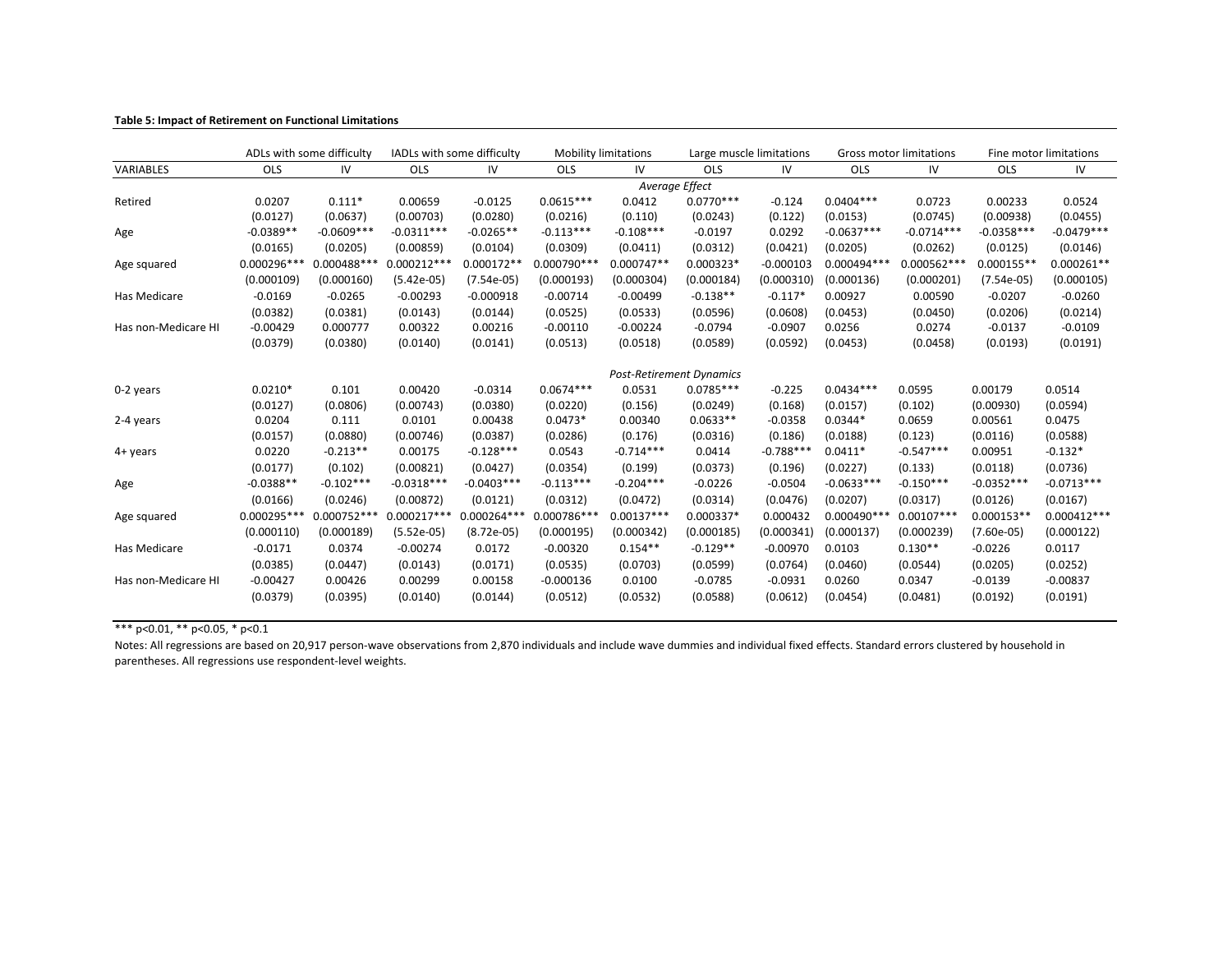|                     |                |                        |             |                            |             |                      |                                 |               |              |                              |            | Out of Pocket Medical |
|---------------------|----------------|------------------------|-------------|----------------------------|-------------|----------------------|---------------------------------|---------------|--------------|------------------------------|------------|-----------------------|
|                     |                | <b>Hospital Nights</b> |             | <b>Nursing Home Nights</b> |             | <b>Doctor Visits</b> |                                 | Home Care Use |              | <b>Prescription Drug Use</b> |            | Expenses              |
| VARIABLES           | <b>OLS</b>     | IV                     | <b>OLS</b>  | IV                         | <b>OLS</b>  | IV                   | <b>OLS</b>                      | IV            | <b>OLS</b>   | IV                           | <b>OLS</b> | IV                    |
|                     | Average Effect |                        |             |                            |             |                      |                                 |               |              |                              |            |                       |
| Retired             | 0.169          | $-1.020$               | 0.0474      | 0.860                      | $1.129***$  | $-0.799$             | 0.00314                         | 0.00684       | $0.0255***$  | $-0.0820*$                   | 225.7      | 1,379*                |
|                     | (0.180)        | (0.744)                | (0.110)     | (0.802)                    | (0.432)     | (1.490)              | (0.00477)                       | (0.0233)      | (0.00903)    | (0.0476)                     | (145.9)    | (809.5)               |
| Age                 | 0.0933         | 0.382                  | $-0.754*$   | $-0.951**$                 | 0.0274      | 0.496                | $-0.0128*$                      | $-0.0137$     | $-0.00756$   | 0.0186                       | $-160.9$   | $-441.0*$             |
|                     | (0.210)        | (0.261)                | (0.402)     | (0.403)                    | (0.680)     | (0.704)              | (0.00712)                       | (0.00917)     | (0.0140)     | (0.0171)                     | (165.6)    | (248.0)               |
| Age squared         | 0.00176        | $-0.000758$            | $0.00530**$ | $0.00702***$               | $0.00684*$  | 0.00277              | $0.000157***$                   | $0.000165**$  | $-5.47e-05$  | $-0.000282**$                | $-0.783$   | 1.657                 |
|                     | (0.00120)      | (0.00182)              | (0.00248)   | (0.00233)                  | (0.00355)   | (0.00439)            | $(4.19e-05)$                    | $(6.42e-05)$  | $(8.15e-05)$ | (0.000124)                   | (0.975)    | (1.862)               |
| Has Medicare        | 0.323          | 0.448                  | 0.0411      | $-0.0447$                  | $1.461**$   | $1.664**$            | 0.00244                         | 0.00205       | $0.0684***$  | $0.0798***$                  | $-209.3$   | $-331.1$              |
|                     | (0.338)        | (0.347)                | (0.281)     | (0.246)                    | (0.744)     | (0.739)              | (0.00919)                       | (0.00954)     | (0.0188)     | (0.0193)                     | (379.9)    | (377.4)               |
| Has non-Medicare HI | 0.441          | 0.374                  | 0.171       | 0.217                      | 1.358*      | 1.250*               | 0.00747                         | 0.00767       | $0.0671***$  | $0.0611***$                  | $-244.2$   | $-179.7$              |
|                     | (0.290)        | (0.298)                | (0.266)     | (0.282)                    | (0.698)     | (0.702)              | (0.00822)                       | (0.00835)     | (0.0184)     | (0.0189)                     | (350.4)    | (357.7)               |
|                     |                |                        |             |                            |             |                      |                                 |               |              |                              |            |                       |
|                     |                |                        |             |                            |             |                      | <b>Post-Retirement Dynamics</b> |               |              |                              |            |                       |
| 0-2 years           | 0.295          | $-0.475$               | $-0.0305$   | $-0.0950$                  | $1.250***$  | $-1.049$             | 0.00536                         | 0.00730       | $0.0210**$   | $-0.0966*$                   | 301.6*     | 1,714                 |
|                     | (0.192)        | (1.082)                | (0.0840)    | (1.338)                    | (0.485)     | (2.607)              | (0.00505)                       | (0.0311)      | (0.00875)    | (0.0575)                     | (159.7)    | (1, 131)              |
| 2-4 years           | $-0.163$       | $-1.626$               | 0.233       | 1.803                      | 0.645       | $-0.583$             | $-0.00113$                      | 0.00440       | $0.0354***$  | $-0.0655$                    | 43.82      | 990.8                 |
|                     | (0.236)        | (1.066)                | (0.260)     | (1.791)                    | (0.491)     | (3.087)              | (0.00613)                       | (0.0367)      | (0.0126)     | (0.0733)                     | (206.3)    | (1, 336)              |
| 4+ years            | $-0.0645$      | $-1.372$               | 0.126       | $-2.090$                   | 0.349       | $-2.550$             | 0.00432                         | $-0.0521$     | $0.0272*$    | $-0.0615$                    | 145.9      | 646.5                 |
|                     | (0.296)        | (1.283)                | (0.245)     | (1.846)                    | (0.631)     | (3.297)              | (0.00762)                       | (0.0384)      | (0.0162)     | (0.0750)                     | (236.7)    | (1,066)               |
| Age                 | 0.0868         | 0.311                  | $-0.755*$   | $-1.280**$                 | $-0.0264$   | 0.285                | $-0.0124*$                      | $-0.0212*$    | $-0.00790$   | 0.0219                       | $-159.6$   | $-550.3**$            |
|                     | (0.208)        | (0.271)                | (0.404)     | (0.569)                    | (0.669)     | (0.802)              | (0.00723)                       | (0.0108)      | (0.0140)     | (0.0178)                     | (167.9)    | (277.8)               |
| Age squared         | 0.00170        | $-0.000427$            | $0.00537**$ | 0.00935 ***                | $0.00704**$ | 0.00418              | $0.000154***$                   | $0.000213**$  | $-4.96e-05$  | $-0.000300**$                | $-0.846$   | 2.283                 |
|                     | (0.00119)      | (0.00195)              | (0.00248)   | (0.00355)                  | (0.00350)   | (0.00534)            | $(4.25e-05)$                    | $(7.62e-05)$  | $(8.18e-05)$ | (0.000125)                   | (0.977)    | (2.051)               |
| Has Medicare        | 0.426          | 0.682                  | $-0.00736$  | 0.281                      | $1.688**$   | 1.951                | 0.00304                         | 0.0143        | $0.0663***$  | $0.0713***$                  | $-161.3$   | $-81.41$              |
|                     | (0.342)        | (0.465)                | (0.257)     | (0.556)                    | (0.767)     | (1.254)              | (0.00916)                       | (0.0129)      | (0.0190)     | (0.0258)                     | (384.7)    | (453.0)               |
| Has non-Medicare HI | 0.463          | 0.444                  | 0.159       | 0.146                      | $1.391**$   | 1.246*               | 0.00776                         | 0.00857       | $0.0664***$  | $0.0591***$                  | $-231.9$   | $-129.8$              |
|                     | (0.289)        | (0.297)                | (0.256)     | (0.215)                    | (0.698)     | (0.753)              | (0.00821)                       | (0.00854)     | (0.0184)     | (0.0197)                     | (347.6)    | (368.7)               |
|                     |                |                        |             |                            |             |                      |                                 |               |              |                              |            |                       |

#### **Table 6: Impact of Retirement on Medical Care Utilization**

\*\*\* p<0.01, \*\* p<0.05, \* p<0.1

Notes: All regressions are based on 20,917 person-wave observations from 2,870 individuals and include wave dummies and individual fixed effects. Standard errors clustered by household in parentheses. All regressions use respondent-level weights.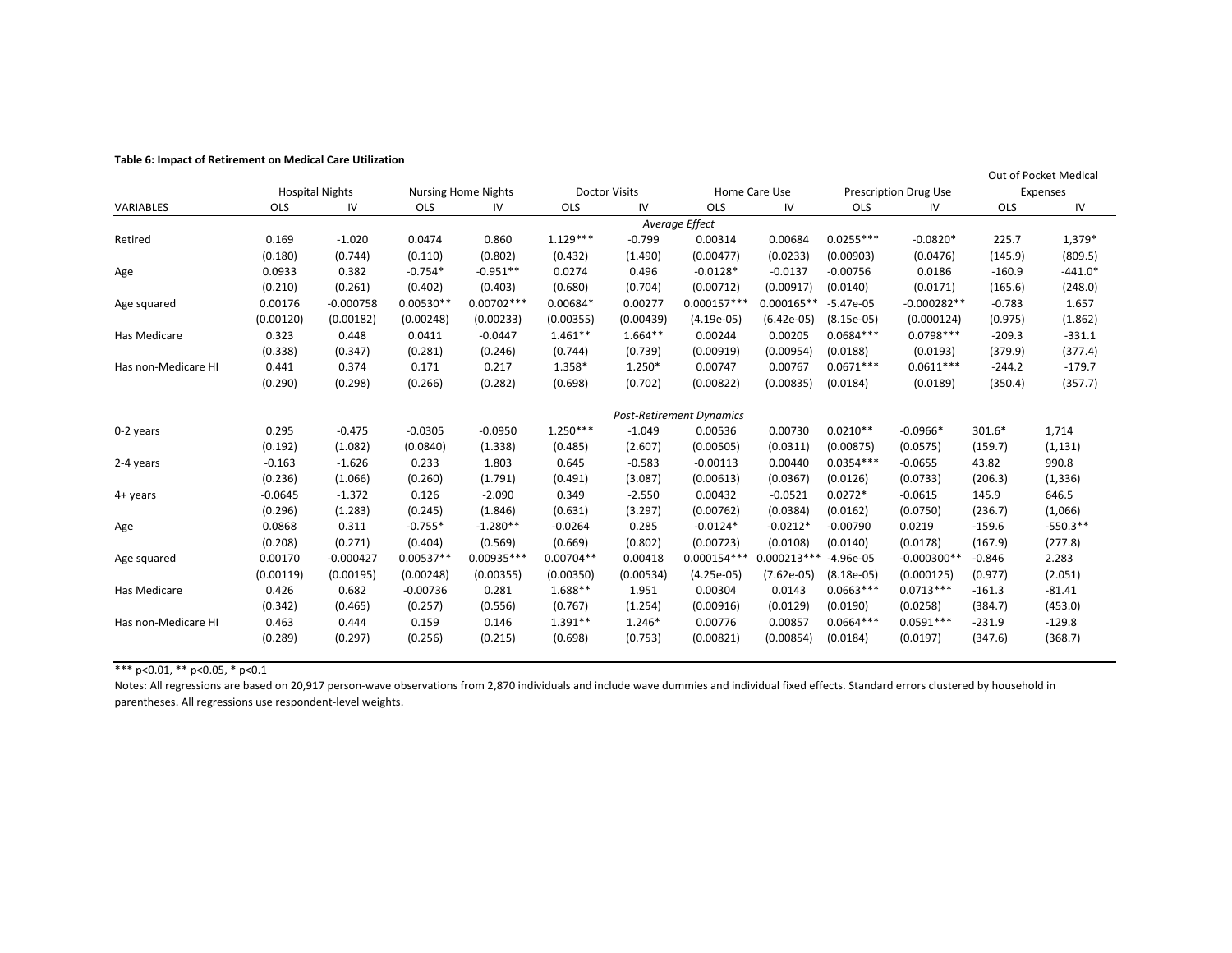### **References**

- Andrews, F. M. and S. B. Withey. 1974. "Developing Measures of Perceived Life Quality Results from Several National Surveys." *Social Indicators Research*, 1(1), 1-26.
- Atchley, R. C. and J. L. Robinson. 1982. "Attitudes toward Retirement and Distance from the Event." *Research on Aging*, 4(3), 299-313.
- Becchetti, L.; E. G. Ricca and A. Pelloni. 2012. "The Relationship between Social Leisure and Life Satisfaction: Causality and Policy Implications." *Social Indicators Research*, 108(3), 453-90.

Behncke, Stefanie. 2012. "Does Retirement Trigger Ill Health?" *Health economics*, 21(3), 282-300.

\_\_\_\_. 2009. "How Does Retirement Affect Health?," IZA Discussion Papers,

- Bonsang, E.; S. Adam and S. Perelman. 2012. "Does Retirement Affect Cognitive Functioning?" *Journal of Health Economics*, 31(3), 490-501.
- Börsch-Supan, Axel and Hendrik Jürges. 2006. "Early Retirement, Social Security and Well-Being in Germany," *NBER working paper series working paper 12303.* National Bureau of Economic Research.
- Bound, John; David A Jaeger and Regina M Baker. 1995. "Problems with Instrumental Variables Estimation When the Correlation between the Instruments and the Endogenous Explanatory Variable Is Weak." *Journal of the American statistical association*, 90(430), 443-50.

Bound, John and Timothy Waidmann. 2007. "Estimating the Health Effects of Retirement."

Bradford, L. P. 1979. "Can You Survive Your Retirement." *Harvard Business Review*, 57(6), 103-09.

- Brickman, P.; D. Coates and R. Janoffbulman. 1978. "Lottery Winners and Accident Victims Is Happiness Relative." *Journal of Personality and Social Psychology*, 36(8), 917-27.
- Calvo, Esteban. 2006. "Does Working Longer Make People Healthier and Happier?".
- Charles, Kerwin Kofi. 2004. "Is Retirement Depressing?: Labor Force Inactivity and Psychological Well-Being in Later Life." *Research in Labor Economics*, 23, 269-99.
- Clark, A. E.; E. Diener; Y. Georgellis and R. E. Lucas. 2008. "Lags and Leads in Life Satisfaction: A Test of the Baseline Hypothesis." *Economic Journal*, 118(529), F222-F43.
- Coe, Norma B and Maarten Lindeboom. 2008. "Does Retirement Kill You? Evidence from Early Retirement Windows."
- Coe, N. B.; H. M. Von Gaudecker; M. Lindeboom and J. Maurer. 2012. "The Effect of Retirement on Cognitive Functioning." *Health Economics*, 21(8), 913-27.
- Coe, N. B. and G. Zamarro. 2011. "Retirement Effects on Health in Europe." *Journal of Health Economics*, 30(1), 77-86.
- Cushing-Daniels, Brendan and C Eugene Steuerle. 2009. "Retirement and Social Security: A Time Series Approach." *CRR WP*, (2009-1).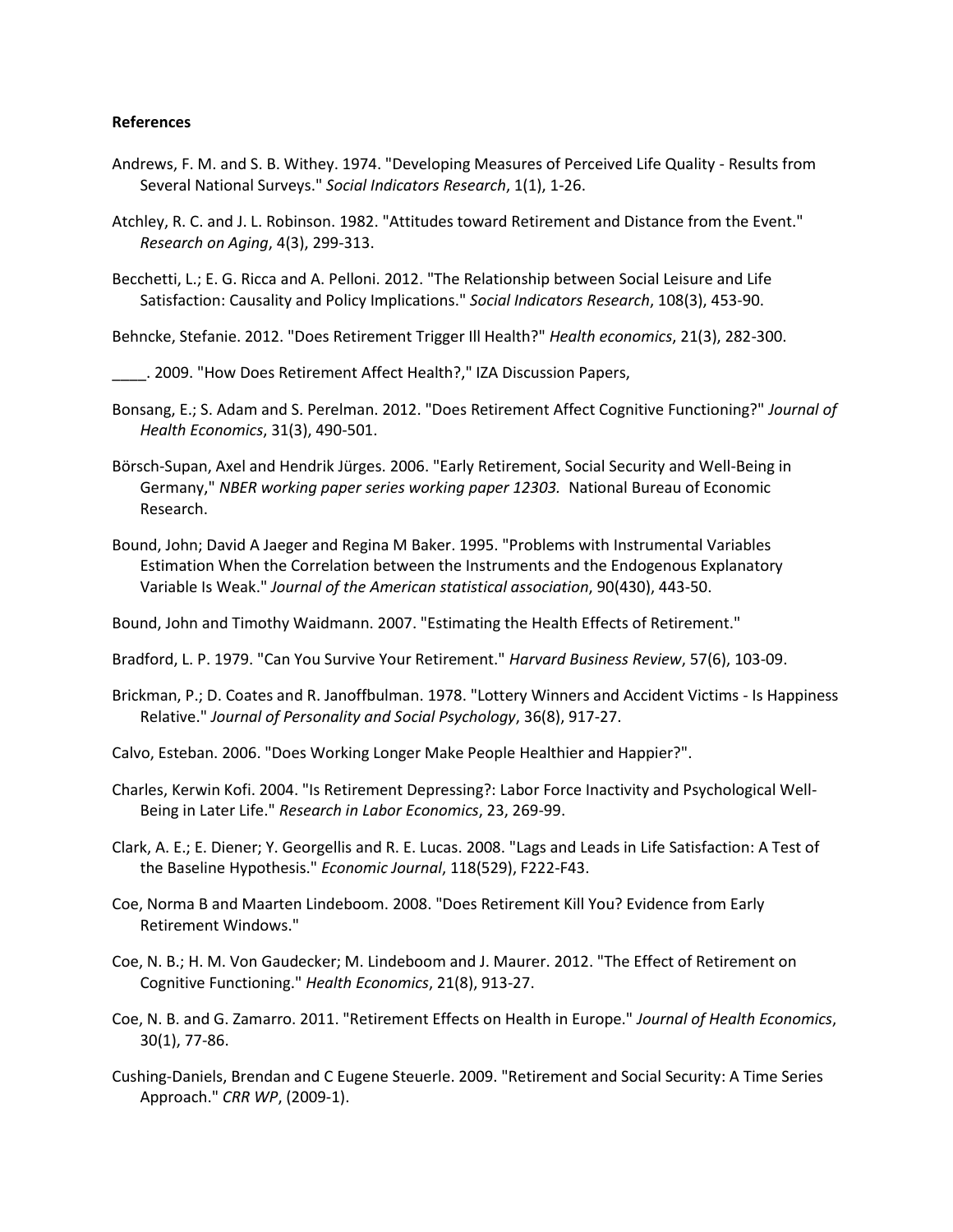- Dave, D.; I. Rashad and J. Spasojevic. 2008. "The Effects of Retirement on Physical and Mental Health Outcomes." *Southern Economic Journal*, 75(2), 497-523.
- Diener, E. 2000. "Subjective Well-Being the Science of Happiness and a Proposal for a National Index." *American Psychologist*, 55(1), 34-43.
- Diener, E.; R. A. Emmons; R. J. Larsen and S. Griffin. 1985. "The Satisfaction with Life Scale." *Journal of Personality Assessment*, 49(1), 71-75.
- Diener, E.; E. M. Suh; R. E. Lucas and H. L. Smith. 1999. "Subjective Well-Being: Three Decades of Progress." *Psychological Bulletin*, 125(2), 276-302.
- Dwyer, D. S. and O. S. Mitchell. 1999. "Health Problems as Determinants of Retirement: Are Self-Rated Measures Endogenous?" *Journal of Health Economics*, 18(2), 173-93.
- Frederick, S., and George Loewenstein, 1999. "Hedonic Adaptation." In *Well Being: The Foundations of Hedonic Psychology*, edited by Daniel Kahneman, Edward Diener, and Norbert Schwarz. Russel Sage.
- Gallo, W. T.; E. H. Bradley; M. Siegel and S. V. Kasl. 2000. "Health Effects of Involuntary Job Loss among Older Workers: Findings from the Health and Retirement Survey." *Journals of Gerontology Series B-Psychological Sciences and Social Sciences*, 55(3), S131-S40.
- Gill, S. C.; P. Butterworth; B. Rodgers; K. J. Anstey; E. Villamil and D. Melzer. 2006. "Mental Health and the Timing of Men's Retirement." *Social Psychiatry and Psychiatric Epidemiology*, 41(7), 515-22.
- Grip, Andries de; Maarten Lindeboom and Raymond Montizaan. 2012. "Shattered Dreams: The Effects of Changing the Pension System Late in the Game\*." *The Economic Journal*, 122(559), 1-25.
- Grossman, Michael. 1972. "On the Concept of Health Capital and the Demand for Health." *The Journal of Political Economy*, 223-55.
- Hamermesh, Daniel S. and National Bureau of Economic Research. 2004. "Subjective Outcomes in Economics," *NBER working paper series working paper 10361.* Cambridge, MA: National Bureau of Economic Research.
- Hetschko, Clemens; Andreas Knabe and Ronnie Schöb. 2014. "Changing Identity: Retiring from Unemployment." *The Economic Journal*, 124(575), 149-66.
- Horner, E. M. 2014. "Subjective Well-Being and Retirement: Analysis and Policy Recommendations." *Journal of Happiness Studies*, 15(1), 125-44.
- Johnston, David W and Wang-Sheng Lee. 2009. "Retiring to the Good Life? The Short-Term Effects of Retirement on Health." *Economics Letters*, 103(1), 8-11.
- Kahneman, D. and A. B. Krueger. 2006. "Developments in the Measurement of Subjective Well-Being." *Journal of Economic Perspectives*, 20(1), 3-24.
- Kerkhofs, M. and M. Lindeboom. 1997. "Age Related Health Dynamics and Changes in Labour Market Status." *Health Economics*, 6(4), 407-23.
- Kerkhofs, Marcel; Maarten Lindeboom and Jules Theeuwes. 1999. "Retirement, Financial Incentives and Health." *Labour Economics*, 6(2), 203-27.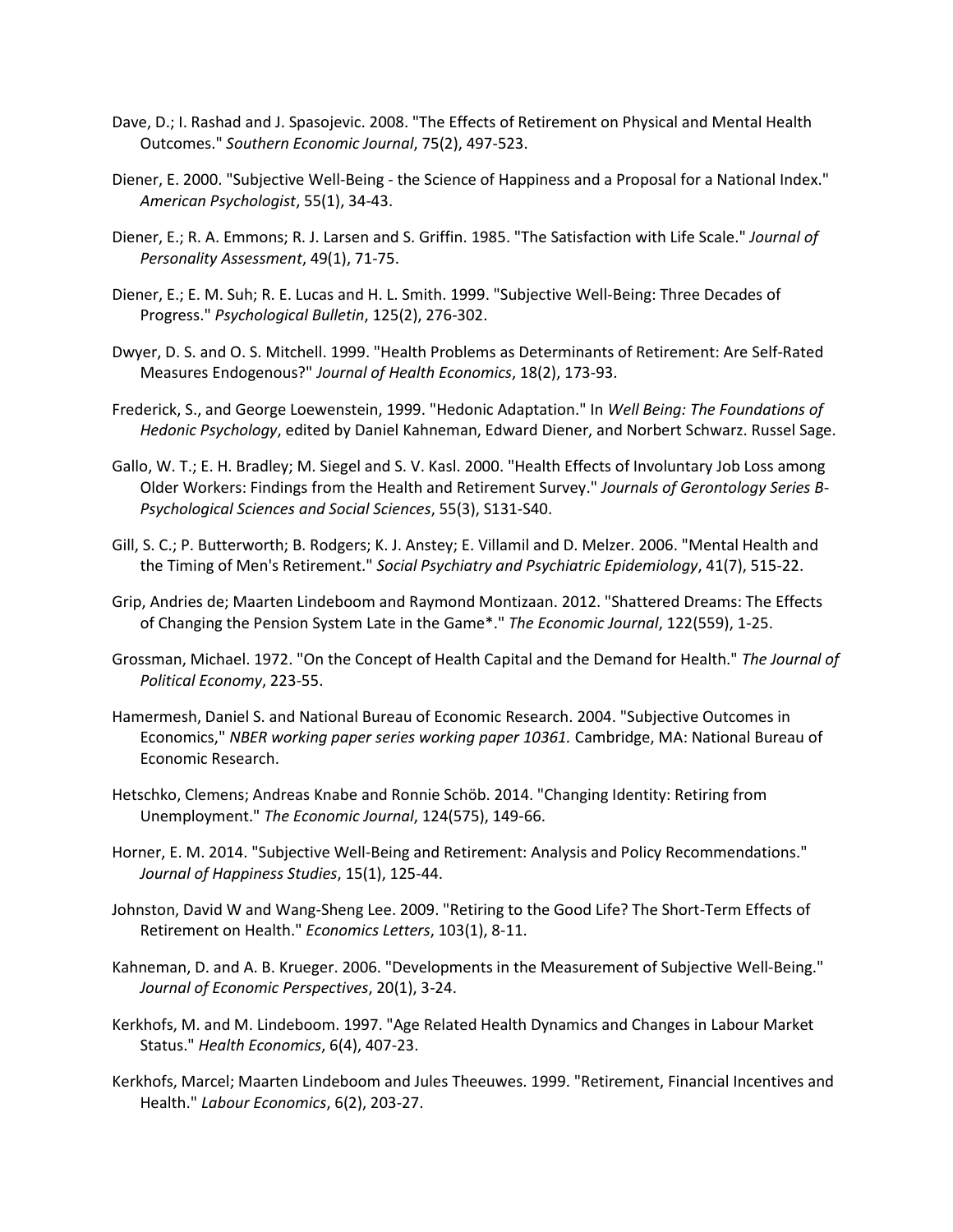Kim, S. and D. C. Feldman. 2000. "Working in Retirement: The Antecedents of Bridge Employment and Its Consequences for Quality of Life in Retirement." *Academy of Management Journal*, 43(6), 1195- 210.

Kimball, Miles and Robert Willis. 2006. "Utility and Happiness." *University of Michigan*.

- Loewenstein, George, Drazen Prelec, and Roberto A. Weber. 1999. "What, Me Worry? A psychological Perspective on Econoic Aspects of Retirement." In Behavioral Dimensions of Retirement Economics, ed. Henry J. Aaron. Washington, D.C.: Brookings Institution Press.
- Lykken, David and Auke Tellegen. 1996. "Happiness Is a Stochastic Phenomenon." *Psychological science*, 7(3), 186-89.
- Mein, Gill; Pekka Martikainen; Harry Hemingway; Stephen Stansfeld and Michael Marmot. 2003. "Is Retirement Good or Bad for Mental and Physical Health Functioning? Whitehall Ii Longitudinal Study of Civil Servants." *Journal of Epidemiology and Community Health*, 57(1), 46-49.
- Midanik, L. T.; K. Soghikian; L. J. Ransom and I. S. Tekawa. 1995. "The Effect of Retirement on Mental-Health and Health Behaviors - the Kaiser Permanent Retirement Study." *Journals of Gerontology Series B-Psychological Sciences and Social Sciences*, 50(1), S59-S61.
- Milligan, Kevin S and David A Wise. 2012. "Health and Work at Older Ages: Using Mortality to Assess Employment Capacity across Countries," *NBER working paper series working paper 18229.* National Bureau of Economic Research,
- Neuman, K. 2008. "Quit Your Job and Get Healthier ? The Effect of Retirement on Health." *Journal of Labor Research*, 29(2), 177-201.
- Osberg, Lars. 2005. "Work and Well-Being in an Aging Society." *Canadian Public Policy/Analyse de Politiques*, 413-20.
- Oswald, A. J. and N. Powdthavee. 2008. "Does Happiness Adapt? A Longitudinal Study of Disability with Implications for Economists and Judges." *Journal of Public Economics*, 92(5-6), 1061-77.
- Rohwedder, S. and R. J. Willis. 2010. "Mental Retirement." *Journal of Economic Perspectives*, 24(1), 119- 38.
- Shepherd, Gregory Stuart. 2010. "The Influences of Volunteering and Paid Employment on Older New Zealanders Health Related Quality of Life While Testing for Potential Confounding Variables," Auckland University of Technology,
- Shoven, John B and Sita Nataraj Slavov. 2014. "Does It Pay to Delay Social Security?" *Journal of Pension Economics and Finance*, 13(02), 121-44.
- Shoven, John B and Sita Nataraj Slavov. 2014. "Recent Changes in the Gains from Delaying Social Security." *Journal of Financial Planning*, 27(3), 32-41.
- Soumerai, Stephen B and Jerry Avorn. 1983. "Perceived Health, Life Satisfaction, and Activity in Urban Elderly: A Controlled Study of the Impact of Part-Time Work." *Journal of Gerontology*, 38(3), 356-62.
- Sparks, K.; C. Cooper; Y. Fried and A. Shirom. 1997. "The Effects of Hours of Work on Health: A Meta-Analytic Review." *Journal of Occupational and Organizational Psychology*, 70, 391-408.